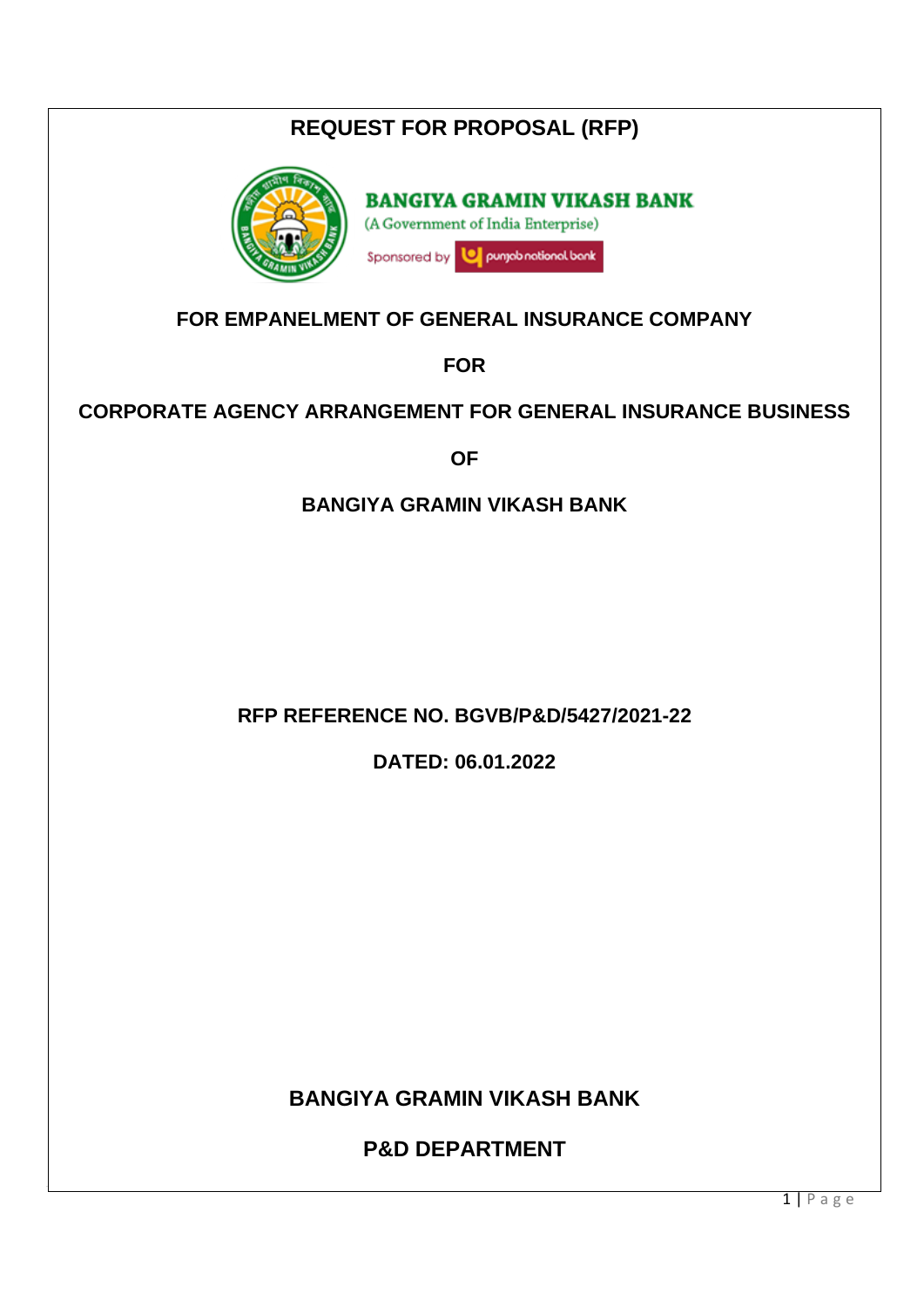## **Bangiya Gramin Vikash Bank**

P&D Department, Head Office, Chuanpur, NH-34 P.O-Berhampore, District-Murshidabad PIN-742101, West Bengal

## **Request for Proposal (RFP) for Empanelment of General Insurance Company for Corporate Agency arrangement**

Bangiya Gramin Vikash Bank spreads amongst 12 (twelve) districts of West Bengal namely Uttar Dinajpur, Dakshin Dinajpur, Malda, Murshidabad, Nadia, North 24 Parganas, South 24 Parganas, Purba Midnapore, Paschim Midnapore, Jhargram, Bankura and Purulia with 587 branches as on 31.03.2021 along with 11 Regional Offices. All the branches are networked on the Core Banking Platform and spread across all the major centers in all population groups in those specified areas.

The Bank is selling General Insurance Products under Corporate Agency Arrangement with Oriental Insurance Company Limited. The Purpose of increasing the number of corporate arrangements under General Insurance business is to offer General Insurance products from different insurance companies to Bank's customer and to increase penetration of General Insurance business amongst the Bank's existing customer base. The Bank intends to engage another two General Insurance Companies for adding to the existing product range.

Proposals are invited by Bangiya Gramin Vikash Bank from **reputed IRDAI licensed Non-Bank promoted General Insurance companies operating in India** with the view of entering into Corporate Agency arrangements with the shortlisted bidders, for distribution of General Insurance Products. Bidders are hereby advised to carefully go through and submit all relevant information as sought in the RFP. Only those brokers who fulfil the Pre-qualification criteria are eligible to participate in this Proposal.

The "Request for Proposal" (RFP) for the project is available on Bank's website [\(https://bgvb.in\)](https://bgvb.in/) in Tender Section. Interested bidders are requested to refer to the said RFP. Bids made strictly as per provisions of the RFP document should be submitted.

#### **TABLE OF CONTENTS**

|   | Section 1 | Introduction & Instructions       |
|---|-----------|-----------------------------------|
|   | Section 2 | <b>Eligibility of Firms</b>       |
|   | Section 3 | Scope of Work                     |
|   | Section 4 | <b>Assessment Criteria</b>        |
| b | Section 5 | <b>Annexure &amp; Declaration</b> |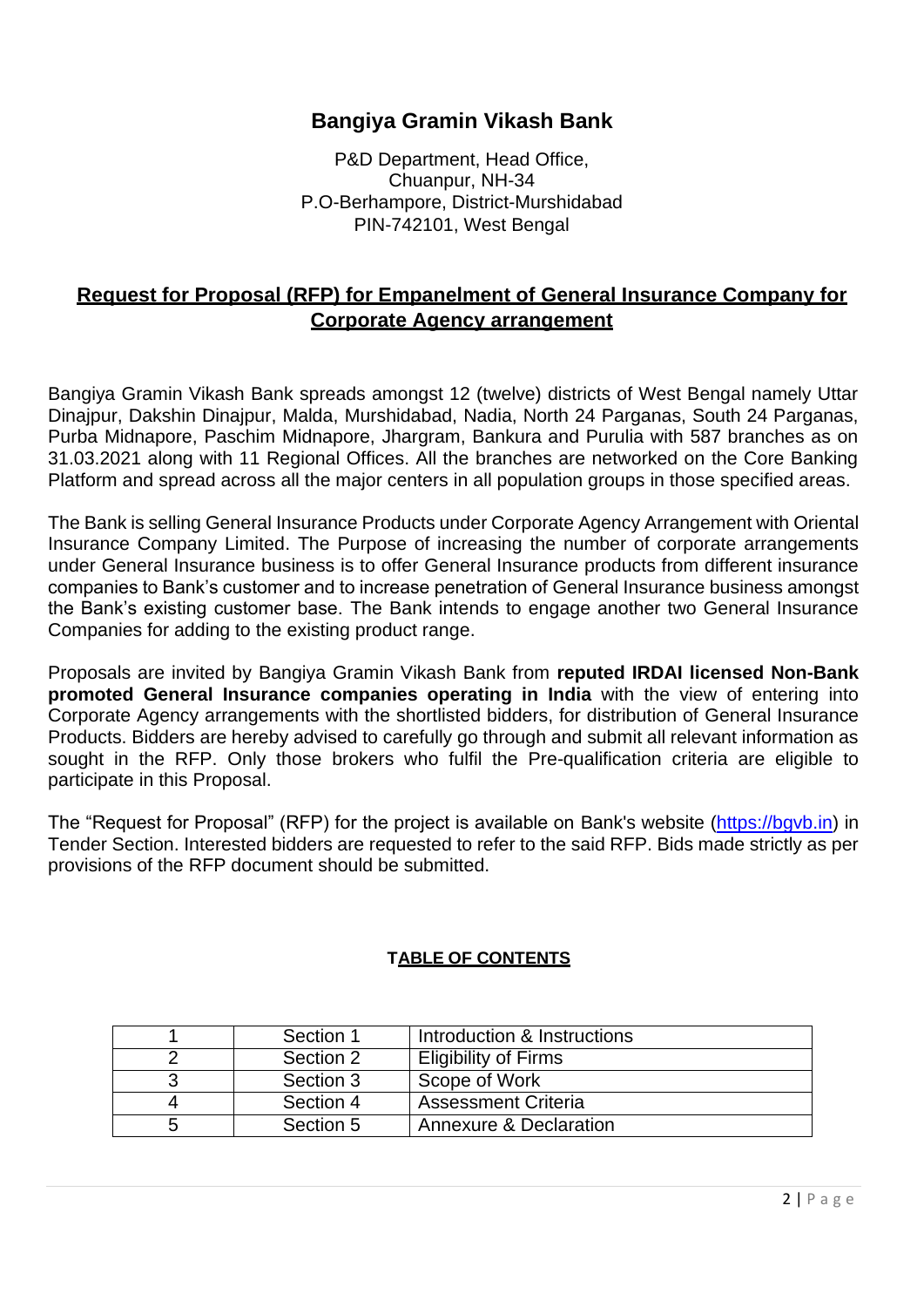## **MOST IMPORTANT DATES FOR BIDDERS**

| 1              | RFP Ref. Number & Date                                                       | BGVB/P&D/5427/2021-22 Dated 06.01.2022                                                                           |            |  |
|----------------|------------------------------------------------------------------------------|------------------------------------------------------------------------------------------------------------------|------------|--|
| $\overline{2}$ | Purpose                                                                      | Selection of General Insurance Companies for Corporate<br>Agency tie up arrangements for Bancassurance Business. |            |  |
| 3              | Date of Issue                                                                | 1100 hrs                                                                                                         | 07-01-2022 |  |
| $\overline{4}$ | Last date of submission of<br>queries of Bidders                             | 1700 hrs                                                                                                         | 14-01-2022 |  |
| 5              | Date by when Bank will<br>respond to the clarifications<br>sought by Bidders | 1800 hrs                                                                                                         | 20-01-2022 |  |
| 6              | Last Date for Bidders to<br>submit response to RFP                           | 1500 hrs                                                                                                         | 28-01-2022 |  |
| $\overline{7}$ | Date & Time of Opening of<br>Bid (Preferable)                                | 1030 hrs<br>29-01-2022                                                                                           |            |  |
| 8              | <b>Presentation by Eligible</b><br><b>Bidders</b>                            | Will be intimated later (Preferably within 07-02-2022)                                                           |            |  |
|                |                                                                              | <b>General Manager</b>                                                                                           |            |  |
|                |                                                                              | <b>Planning &amp; Development Department</b>                                                                     |            |  |
|                |                                                                              | Bangiya Gramin Vikash Bank                                                                                       |            |  |
| 9              | Place of Opening of Bids                                                     | <b>Head Office</b>                                                                                               |            |  |
|                |                                                                              | Chuanpur, NH-34                                                                                                  |            |  |
|                |                                                                              | P.O. Berhampore, District- Murshidabad                                                                           |            |  |
|                |                                                                              | PIN-742101, West Bengal                                                                                          |            |  |
| 10             | <b>Website Address</b>                                                       | https://bgvb.in                                                                                                  |            |  |
| 11             | E-mail address                                                               | gmcredit@bgvb.co.in                                                                                              |            |  |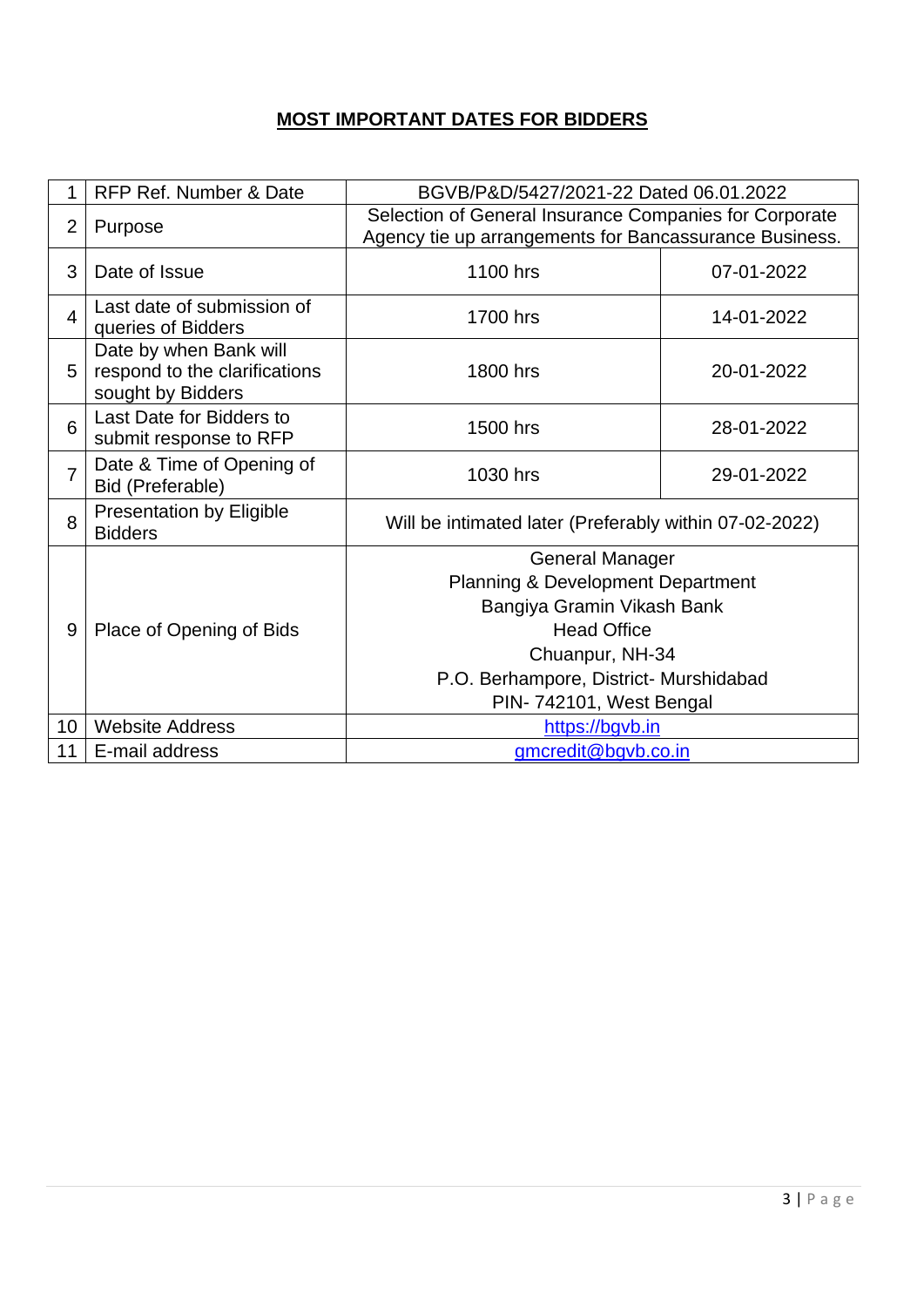## **Section – I: Introduction & Instructions**

1. Bangiya Gramin Vikash Bank (BGVB), a Regional Rural Bank established under Regional Rural Bank Act 1976 having its Head Office at Chuanpur, NH34, Berhampur, P.O-Berhampur, Dist-Murshidabad, Pin-742101, West Bengal, is exploring the possibility of entering into Corporate Agency Arrangements for distribution of General Insurance products, subject to all statutory clearances and approvals from all relevant Authorities in this regard, under the extent laws and regulatory framework.

| Highlights of the Bank's Performance (Amt in Crore) |             |            |            |  |
|-----------------------------------------------------|-------------|------------|------------|--|
| <b>Parameter</b>                                    | FY: 2018-19 | FY:2019-20 | FY:2020-21 |  |
| <b>Savings Deposit</b>                              | 8284.19     | 9017.54    | 9382.62    |  |
| <b>Current Deposit</b>                              | 363.70      | 473.57     | 478.39     |  |
| <b>Term Deposit</b>                                 | 6822.53     | 6915.36    | 7320.06    |  |
| <b>Total Deposit</b>                                | 15470.42    | 16406.47   | 17181.07   |  |
| <b>Total Advance</b>                                | 6315.76     | 6309.61    | 7034.09    |  |
| <b>Total Business</b>                               | 21786.18    | 22716.08   | 24215.16   |  |

2. Only well established and **reputed Non-Bank promoted General Insurance Companies which are Registered / Issued License by Insurance Regulatory and Development Authority (IRDAI)** are eligible for the engagement.

3. All entries in the Proposal should be submitted in the Technical formats as per enclosed annexure without any ambiguity.

4. Technical bid will be opened on specified date and time as given in the RFP. Top 7 (seven) bidders on the basis of score in technical bid will be invited for presentation.

5. The Bank intends to shortlist four General Insurance Companies for empanelment by issue of this RFP. Out of the empanelled companies, two most suitable General Insurance Company will be finally selected for entering into Corporate Agency arrangement for distribution of General Insurance products of the selected General Insurance Company. The services of other two shortlisted General Insurance Companies may be utilised later in case of non-completion of terms of contract by the selected General Insurance Company.

6. All notices and correspondence to the bidder(s) shall be sent by email only, tillfinalization of Proposal takes place. Hence, the bidders are required to ensure that email address provided by them is valid.

7. At any time prior to the deadline for submission of Proposal, the Bank may for any reason, modify the RFP. As such bidders are requested to see Bank's web site [\(https://bgvb.in\)](https://bgvb.in/) once again before the last date of submission of bid to ensure that they have not missed any corrigendum uploaded against the said RFP. The responsibility of downloading the related corrigendum, if any, will be of the bidder only. No separate intimation in respect of corrigendum to this RFP (if any) will be sent to intended bidder(s) who have downloaded the documents from the web site. In case any bidder has already submitted proposal before issue of corrigendum, the bidder may submit additional documents / information pertaining to that corrigendum, but only before the last date of submission of bid.

8. The Bank reserves the right to accept or reject any or all the proposals in whole or part without assigning any reasons.

9. The Proposal shall remain open from the pre-announced date & time till as much duration as mentioned in this RFP.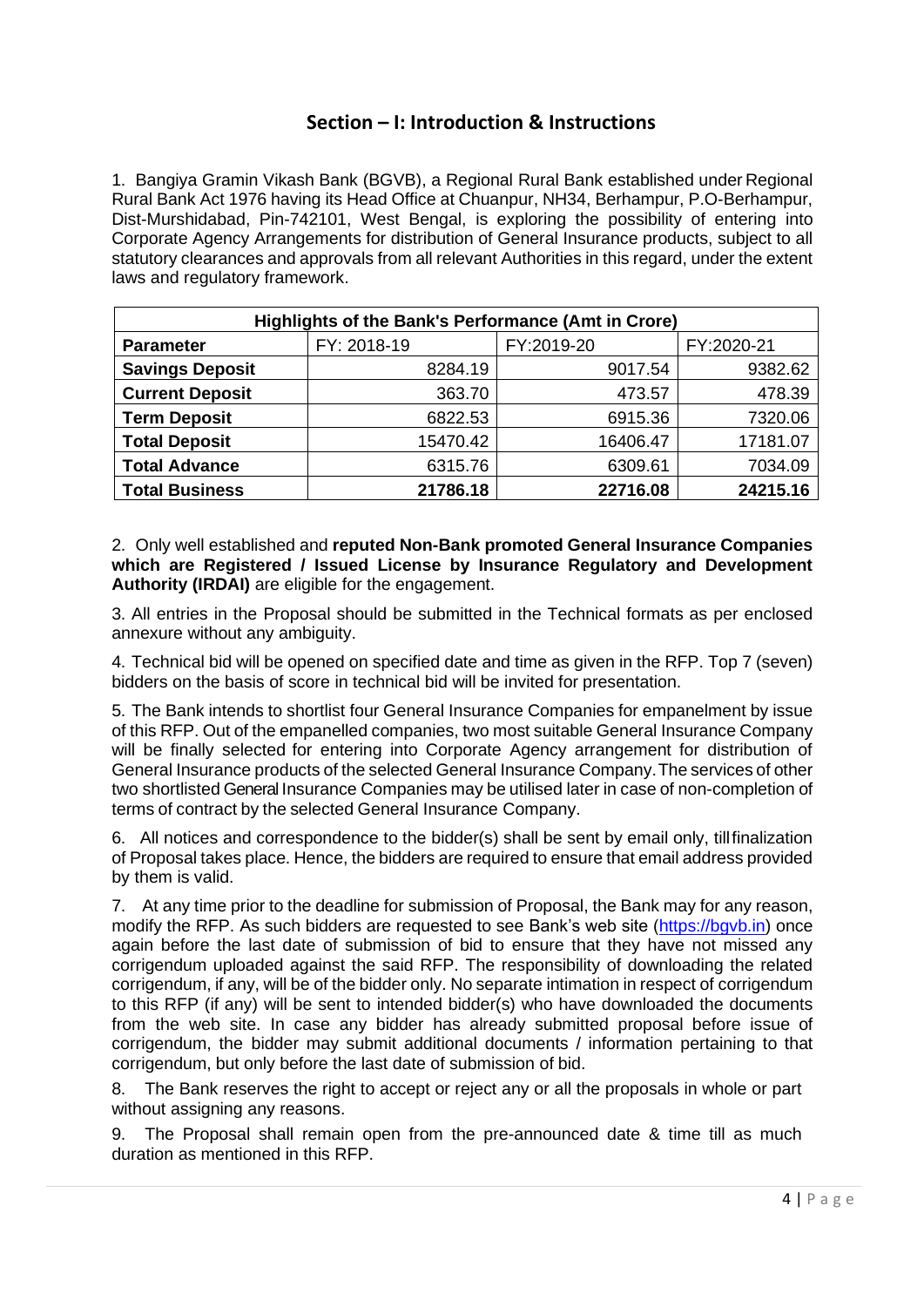10. Bank reserves the right to cancel or reject or accept or withdraw or extend Proposal in full or part as the case may be without assigning any reason thereof.

11. No deviation of the terms and conditions of the Proposal document is acceptable. Submission of bid by any bidder confirms his acceptance of terms and conditions for the Proposal. No deviation to the technical terms and conditions is allowed. The selection of insurance broker resulting from this Proposal shall be governed by the terms and conditions mentioned therein.

12. Rate to be quoted should be in Indian Rupees (INR) only.

13. The bidders must submit all documents required as per terms of RFP. Any other document submitted which is not required as per terms of RFP shall not be considered.

14. The bid will be evaluated on the basis of the filled-in technical formats. The documents submitted by the bidder(s) will be scrutinized. In case any of the information furnished by the bidder is found to be false during scrutiny, the bid will be rejected.

15. During pre-qualification and evaluation of the Proposal, the Bank may, at its discretion, ask bidders for clarifications on their proposal. The bidders are required to respond within the time frame prescribed by the Bank.

16. The submission of the Technical Bid will be through Online mode only, accompanied by the information/documents indicated in the Annexures and the declaration signed by the authorized signatory with Seal of the Company (Soft Copies to be uploaded). All pages are required to be signed.

## **Contact Persons:**

- 1. Shri Sudeep Das General Manager (P&D and Credit) Phone - +91 8135058567 E-mail – [gmcredit@bgvb.co.in](mailto:gmcredit@bgvb.co.in)
- 2. Shri Malay Kumar Patra Chief Manager (P&D) Phone - +91 7278377949 E-mail – [cmpd@bgvb.co.in](mailto:cmpd@bgvb.co.in)

# **Section 2: Eligibility of Firms**

### **A.Eligibility**

General Insurance Companies must satisfy the following pre-qualification criteria to be eligible to apply for empanelment. Respondents satisfying the following criteria only are eligible to submit their proposal:

**a.** This invitation to respond to the RFP is open only to reputed and well established registered companies that are registered with Insurance Regulatory and Development Authority (IRDAI) under the General Insurance Category for procuring General insurance business in India.

**b.** The company should have been in existence in India for a period of at least seven (7) years as on March 31, 2021, and their licenses should current and valid as on date.

**c.** The company should have minimum solvency ratio of 1.50 as on 31.03.2021 (As per Audited Balance Sheet).

**d.** Should have 10 branches in Bank's operational area with branches in at least three districts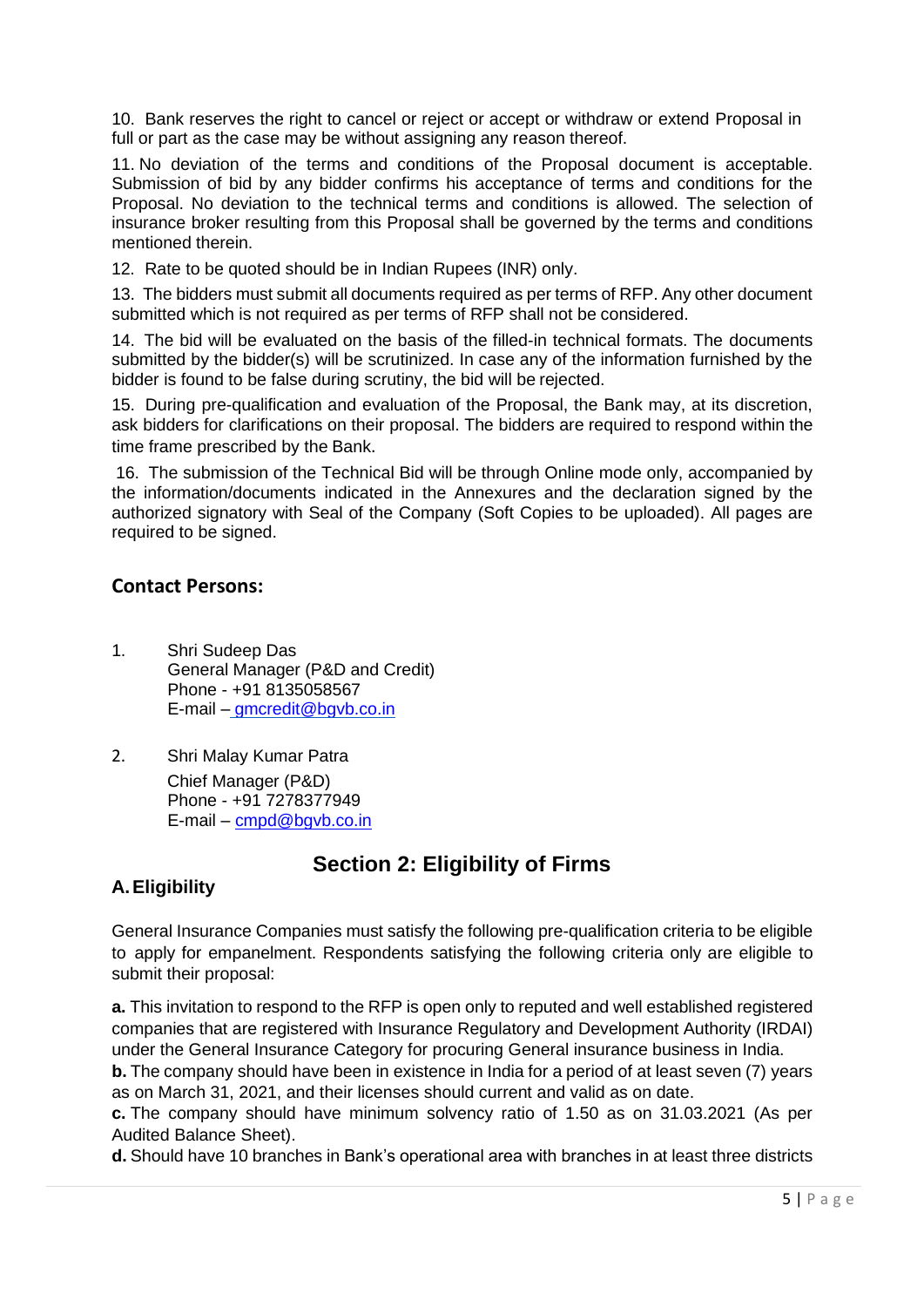covered by BGVB.

**e.** Bidder should have Corporate Agency tie-up arrangement with at least 1 RRB/ Schedule Commercial Bank as on 31.03.2021.

**f.** The bidder should have product for Allied Agricultural (Like- Fishery, Dairy, Poultry, etc) & Farm Mechanisation (Like- Power tiller, Rotavetor, Tractor, Seeder, etc).

**g.** The company should have existing tie-up with at least one RRB.

**h.** The proposal of the firm which does not meet any of the above criteria will not be evaluated further.

#### **B. Disqualifications**

Bank may at its sole discretion and at any time during the evaluation of proposal, disqualify any bidder, if the bidder:

- **a.** is found to have made misleading or false representations in the forms, statements and documents submitted in proof of the eligibility requirements;
- **b.** has failed to provide related clarifications, when sought; or
- **c.** has been suspended / delisted / blacklisted by any Govt. Ministry / Department / Public Sector Undertaking / IRDAI / SEBI / IBA / Autonomous Body / Financial Institution / Court etc. for corrupt and fraudulent practices or blacklisted anytime in the past.

**The Bank shall be under no obligation to accept any offer received in response to this RFP and shall be entitled to reject any or all offers without assigning any reason whatsoeve**r. **The Bank may abort the entire process at any stage without thereby incurring any liability to the affected Bidder(s) or any obligation to inform the affected Bidder(s) of the grounds for Bank's action.**

The deadline for submission of the Proposals is mentioned in "**Most Important Dates for Bidders" on Page 3 of the document**. Proposals received after the specified time on the last date shall not be eligible for consideration and shall be summarily rejected.

Bank will not be responsible for any link or connectivity issue and submission of the "Bid" by way of e-mail is not acceptable. The bidders are required to submit soft copies of their bids electronically on the designated portal along with necessary documents & annexures, using valid Digital Signature Certificates. The instructions meant to assist the bidders in the form of a SOP is attached at the end of the document.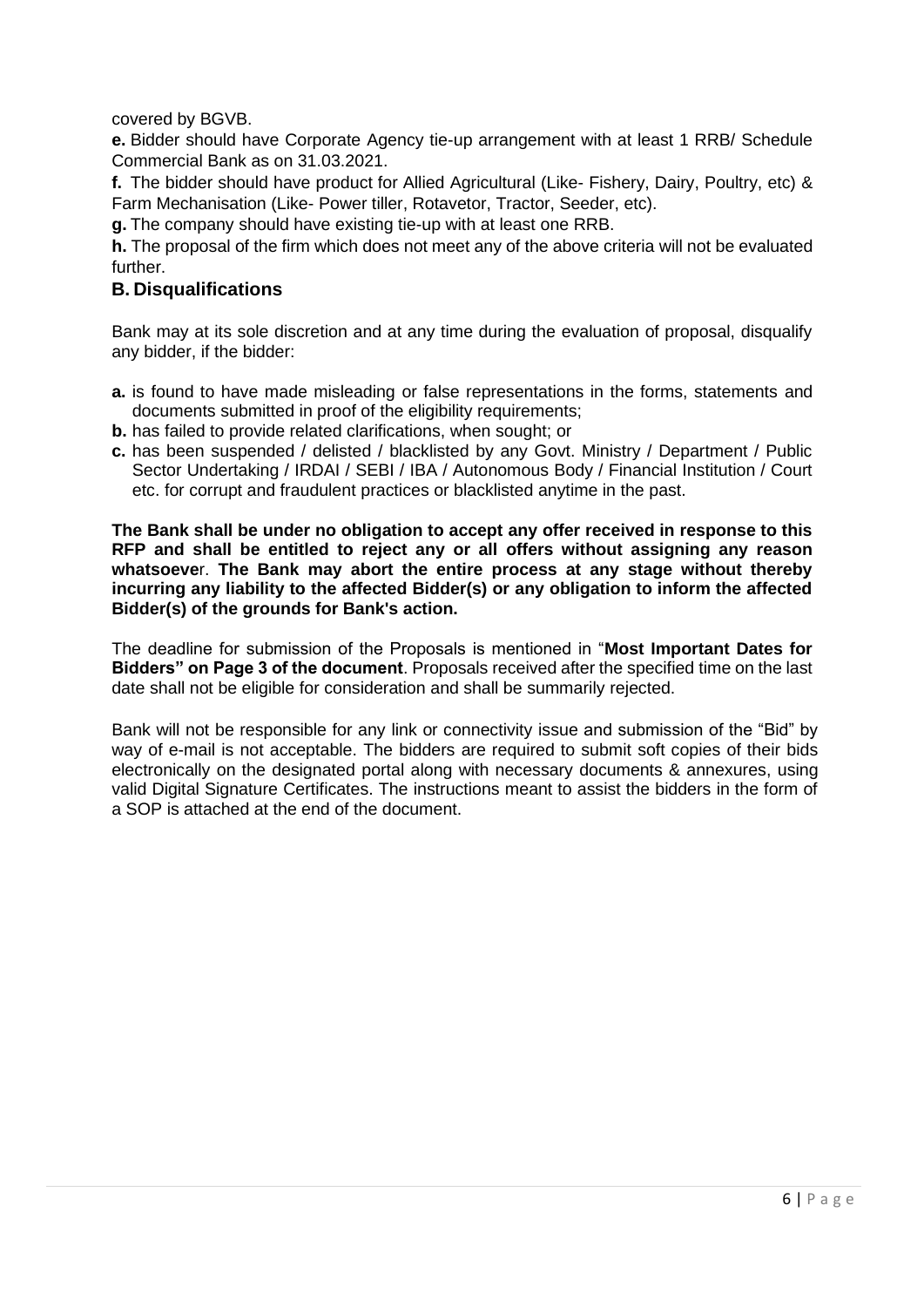## **Section 3: Scope of Work**

Bangiya Gramin Vikash Bank spreads amongst 12 (twelve) districts of West Bengal namely Uttar Dinajpur, Dakshin Dinajpur, Malda, Murshidabad, Nadia, North 24 Parganas, South 24 Parganas, Purba Midnapore, Paschim Midnapore, Jhargram, Bankura and Purulia with 587 branches as on 31.03.2021 along with 11 Regional Offices. All the branches are networked on the Core Banking Platform and spread across all the major centers in all population groups in those specified areas.

For further details please visit Bank's website **[https://bgvb.in](https://bgvb.in/)**

Bank is at present a Corporate Agent of M/s The Oriental Insurance Company Limited for distribution of General insurance products. As per open Architecture policy of IRDAI (Registration of Corporate Agent Regulations 2015 w.e.f 1st April'2016), a Corporate Agent can have arrangements with three General Insurance Companies for distribution of General Insurance products. Hence, Bank is exploring the possibility of entering into Corporate Agency Distribution Arrangements with two more General Insurance Company for selling of General Insurance Policies to its Customers.

The Purpose of increasing the number of corporate arrangements under General Insurance business is to offer General Insurance products from different insurance companies to Bank's customer and to increase penetration of General Insurance business amongst the Bank's existing customer base.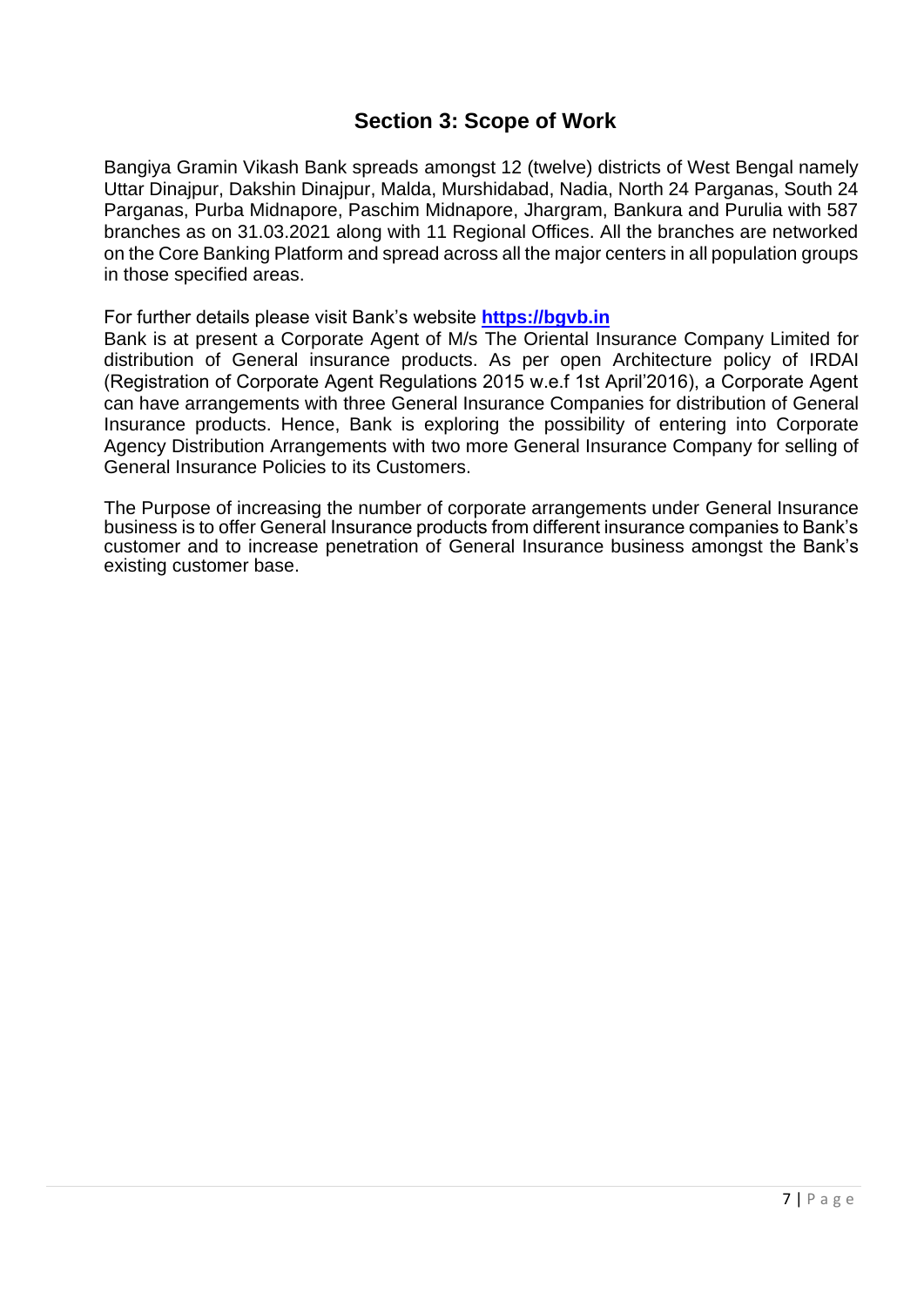## **Section 4: Assessment Criteria**

### **A. Proposal Requirements:**

1. In preparing their Proposal, Bidders are expected to examine in detail the documents required as per RFP and submit their Bid along with all documents as mentioned under RFP. Material deficiencies in providing information as requested may result in rejection of a Proposal.

While preparing the Proposal, the Bidder must give specific attention to the following:-

- a. The data should be furnished strictly in accordance with the format specified.
- b. All monetary numbers should be mentioned in Indian Rupees.
- c. Denomination in INR Crores is preferred for large numbers.

d. Annual numbers for Indian operations should be for Fiscal Year ending March 31'2021 unless otherwise specified.

e. All enclosures and documents required as per RFP are to be submitted as enclosures.

f. If Audited B/S & P/L, Financial Statement not yet audited, then certificate from Company Auditor will suffice the requirement.

- 2. Companies must qualify with minimum 50% marks in the technical evaluation. Top seven qualified companies will be called for the presentation to the Evaluation Committee constituted for the purpose. In case of tie for the seventh place, all bidders in the seventh rank will be called for presentation.
- 3. The presentation should cover all aspects included in the scope of work as per this RFP. The Bidders may include specific value propositions / additions that they wish to provide. Bidders may also give complete details of their organizational structure, number of offices in India, experience in handling similar policies for Regional Rural Banks, Banks and PSUs which will be considered by the committee for evaluation.
- 4. The proposal should not contain any 'cancellation clause' or 'conditional clause'.

#### **B. Process to be adopted for Evaluation of the Bids:**

Step-1: A Bid shall be rejected, if it does not meet the bidder's eligibility criteria as elaborated under section "D" of this document. Only eligible Bids shall be taken up for further evaluation.

Step-2: Technical Evaluation of all eligible bids will be done on the basis of the information sought in Annexure-I to Annexure-XIV. This will carry a weightage of 70 marks.

The technical assessment will be done on the basis of the following parameters:

| SI. No. | <b>Parameters</b>                                 | <b>Marking criteria</b>       | <b>Maximum</b><br><b>Marks</b> |
|---------|---------------------------------------------------|-------------------------------|--------------------------------|
|         |                                                   | 15 Years+: 3 Marks            |                                |
|         | No. of years of operation in India                | 10 Years-15 Years: 2 Marks    | 3                              |
|         |                                                   | 7 years-10 years: 1 Marks     |                                |
|         |                                                   | $1-2$ RRB = 1 mark            |                                |
| 2       | Total No. of RRB as Bank Partners                 | $3-4RRB = 3 marks$            | 5                              |
|         |                                                   | $\Rightarrow$ 5 RRB = 5 marks |                                |
|         |                                                   | Branches $<$ 10 = 1 Marks     |                                |
| 3       | Physical Branches (In Bank's Operational<br>Area) | Branches 10-20= 3 Marks       | 5                              |
|         |                                                   | Branches $> 20 = 5$ Marks     |                                |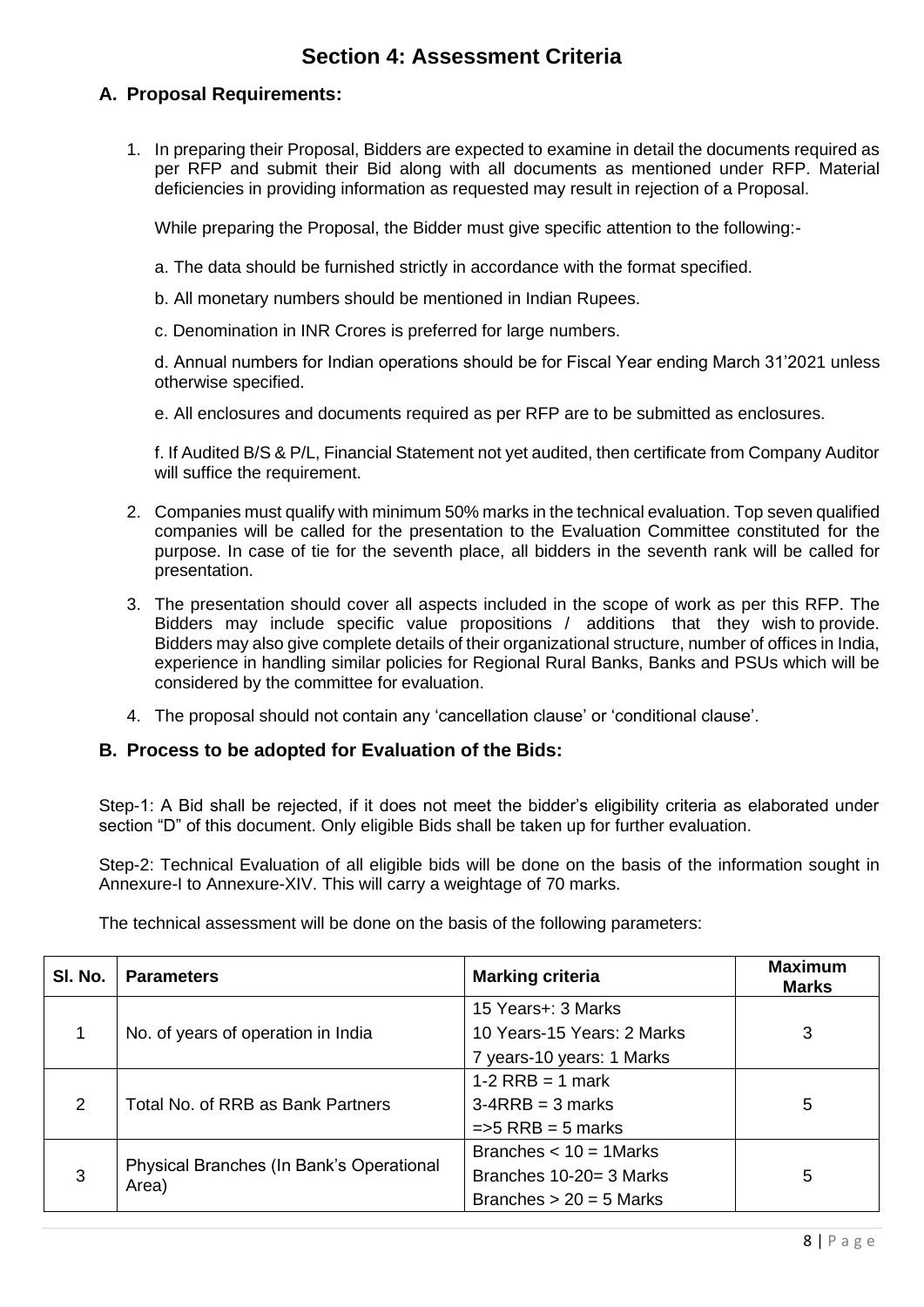| $1.5 - 2.0 = 1$ Marks<br>$2.1 - 3.0 = 3$ Marks<br>5<br>4<br>Solvency Ratio<br>$>3.0=5$ Marks<br>Less than 500 $\text{crs} = 1$ marks<br>Average business during the last 3 years from<br>5<br>500 crs-1000 crs= 2 marks<br>4<br>Bancassurance<br>$>1000$ crs = 4 Marks<br>Less than 100 $\text{crs} = 1$ marks<br>100 crs-200 crs= 2 marks<br>3<br>6<br>Profit after tax (Average of last 3 years)<br>$>200$ crs = 3 Marks<br>i) Between 91%-100%- 5 Marks<br>ii) Between 71%-90%- 4 Marks<br>$\overline{7}$<br>Renewal ratio<br>5<br>iii) Between 51%-70%- 2 Marks<br>iv)50% or less- 1 Marks<br>Within $1 Yr = 0$ Marks | <b>Maximum Marks</b> |
|---------------------------------------------------------------------------------------------------------------------------------------------------------------------------------------------------------------------------------------------------------------------------------------------------------------------------------------------------------------------------------------------------------------------------------------------------------------------------------------------------------------------------------------------------------------------------------------------------------------------------|----------------------|
|                                                                                                                                                                                                                                                                                                                                                                                                                                                                                                                                                                                                                           |                      |
|                                                                                                                                                                                                                                                                                                                                                                                                                                                                                                                                                                                                                           |                      |
|                                                                                                                                                                                                                                                                                                                                                                                                                                                                                                                                                                                                                           |                      |
|                                                                                                                                                                                                                                                                                                                                                                                                                                                                                                                                                                                                                           |                      |
|                                                                                                                                                                                                                                                                                                                                                                                                                                                                                                                                                                                                                           |                      |
|                                                                                                                                                                                                                                                                                                                                                                                                                                                                                                                                                                                                                           |                      |
|                                                                                                                                                                                                                                                                                                                                                                                                                                                                                                                                                                                                                           |                      |
|                                                                                                                                                                                                                                                                                                                                                                                                                                                                                                                                                                                                                           |                      |
|                                                                                                                                                                                                                                                                                                                                                                                                                                                                                                                                                                                                                           |                      |
|                                                                                                                                                                                                                                                                                                                                                                                                                                                                                                                                                                                                                           |                      |
|                                                                                                                                                                                                                                                                                                                                                                                                                                                                                                                                                                                                                           |                      |
|                                                                                                                                                                                                                                                                                                                                                                                                                                                                                                                                                                                                                           |                      |
|                                                                                                                                                                                                                                                                                                                                                                                                                                                                                                                                                                                                                           |                      |
|                                                                                                                                                                                                                                                                                                                                                                                                                                                                                                                                                                                                                           |                      |
| 1 Yr to Less than 3 Yrs= 1 Marks                                                                                                                                                                                                                                                                                                                                                                                                                                                                                                                                                                                          |                      |
| 3 Yrs to Less than 5 Yrs= 2 Marks                                                                                                                                                                                                                                                                                                                                                                                                                                                                                                                                                                                         |                      |
| 5 Yrs to less than 10 Yrs= 3 Marks                                                                                                                                                                                                                                                                                                                                                                                                                                                                                                                                                                                        |                      |
| 8<br>5<br><b>IRDAI</b> Penalty<br>10 Yrs and above= 4 Marks                                                                                                                                                                                                                                                                                                                                                                                                                                                                                                                                                               |                      |
| $No = 5$ Marks                                                                                                                                                                                                                                                                                                                                                                                                                                                                                                                                                                                                            |                      |
| "General Insurer blacklisted ever                                                                                                                                                                                                                                                                                                                                                                                                                                                                                                                                                                                         |                      |
| should be given Zero Marks"                                                                                                                                                                                                                                                                                                                                                                                                                                                                                                                                                                                               |                      |
| Less than 200 $Cr = 1$ marks                                                                                                                                                                                                                                                                                                                                                                                                                                                                                                                                                                                              |                      |
| 9<br>Net worth<br>200 Cr-500 Cr= 3 marks<br>5                                                                                                                                                                                                                                                                                                                                                                                                                                                                                                                                                                             |                      |
| $>500$ Cr = 5 Marks                                                                                                                                                                                                                                                                                                                                                                                                                                                                                                                                                                                                       |                      |
| Less than 5000 $Cr = 1$ marks                                                                                                                                                                                                                                                                                                                                                                                                                                                                                                                                                                                             |                      |
| 5000 Cr-6500 Cr= 2 marks<br>Asset Under Management (AUM) as on                                                                                                                                                                                                                                                                                                                                                                                                                                                                                                                                                            |                      |
| 10<br>6501 Cr-8000 Cr= 3 marks<br>5<br>31.03.2021 (₹Crore)<br>8001 Cr- 10000 Cr= 4 marks                                                                                                                                                                                                                                                                                                                                                                                                                                                                                                                                  |                      |
| $>10000$ Cr = 5 Marks                                                                                                                                                                                                                                                                                                                                                                                                                                                                                                                                                                                                     |                      |
| i) Between 96%-100%- 5 Marks                                                                                                                                                                                                                                                                                                                                                                                                                                                                                                                                                                                              |                      |
| ii) Between 91%-95%- 4 Marks                                                                                                                                                                                                                                                                                                                                                                                                                                                                                                                                                                                              |                      |
| iii) Between 86%-90%- 3 Marks<br>11<br>Grievance Redressal<br>5                                                                                                                                                                                                                                                                                                                                                                                                                                                                                                                                                           |                      |
| iv) Between 81%-85%- 2 Marks                                                                                                                                                                                                                                                                                                                                                                                                                                                                                                                                                                                              |                      |
| v)Between 76%-80%- 1 Marks                                                                                                                                                                                                                                                                                                                                                                                                                                                                                                                                                                                                |                      |
| vi)75% or less- 0 Marks<br>Above 5%- 5 Marks                                                                                                                                                                                                                                                                                                                                                                                                                                                                                                                                                                              |                      |
| Market Share (New Business Premium as on<br>12<br>5<br>2.5%-5.0%-3 Marks                                                                                                                                                                                                                                                                                                                                                                                                                                                                                                                                                  |                      |
| 31.03.2021)<br>Less than 2.5%- 1 Marks                                                                                                                                                                                                                                                                                                                                                                                                                                                                                                                                                                                    |                      |
| Below 5000= 1 Marks                                                                                                                                                                                                                                                                                                                                                                                                                                                                                                                                                                                                       |                      |
| 13<br>$5000 - 10000 = 3$ Marks                                                                                                                                                                                                                                                                                                                                                                                                                                                                                                                                                                                            |                      |
| Gross Written premium (₹Crore)<br>5<br>$>10000 = 5$ Marks                                                                                                                                                                                                                                                                                                                                                                                                                                                                                                                                                                 |                      |
|                                                                                                                                                                                                                                                                                                                                                                                                                                                                                                                                                                                                                           |                      |
| i) Between 96%-100%- 5 Marks<br>ii) Between 91%-95%- 4 Marks                                                                                                                                                                                                                                                                                                                                                                                                                                                                                                                                                              |                      |
| iii) Between 86%-90%- 3 Marks                                                                                                                                                                                                                                                                                                                                                                                                                                                                                                                                                                                             |                      |
| 14<br><b>Claim Settlement Ratio</b><br>5<br>iv) Between 81%-85%- 2 Marks                                                                                                                                                                                                                                                                                                                                                                                                                                                                                                                                                  |                      |
| v)Between 76%-80%- 1 Marks                                                                                                                                                                                                                                                                                                                                                                                                                                                                                                                                                                                                |                      |
| vi)75% or less- 0 Marks                                                                                                                                                                                                                                                                                                                                                                                                                                                                                                                                                                                                   |                      |
| More than 30 Branches: 1 Marks                                                                                                                                                                                                                                                                                                                                                                                                                                                                                                                                                                                            |                      |
| Manpower Support to RRB covering number of<br>15 to 30 Branches: 3 Marks<br>15<br>5<br>Branches per person                                                                                                                                                                                                                                                                                                                                                                                                                                                                                                                |                      |
| Less than 15 Branches: 5 Marks                                                                                                                                                                                                                                                                                                                                                                                                                                                                                                                                                                                            |                      |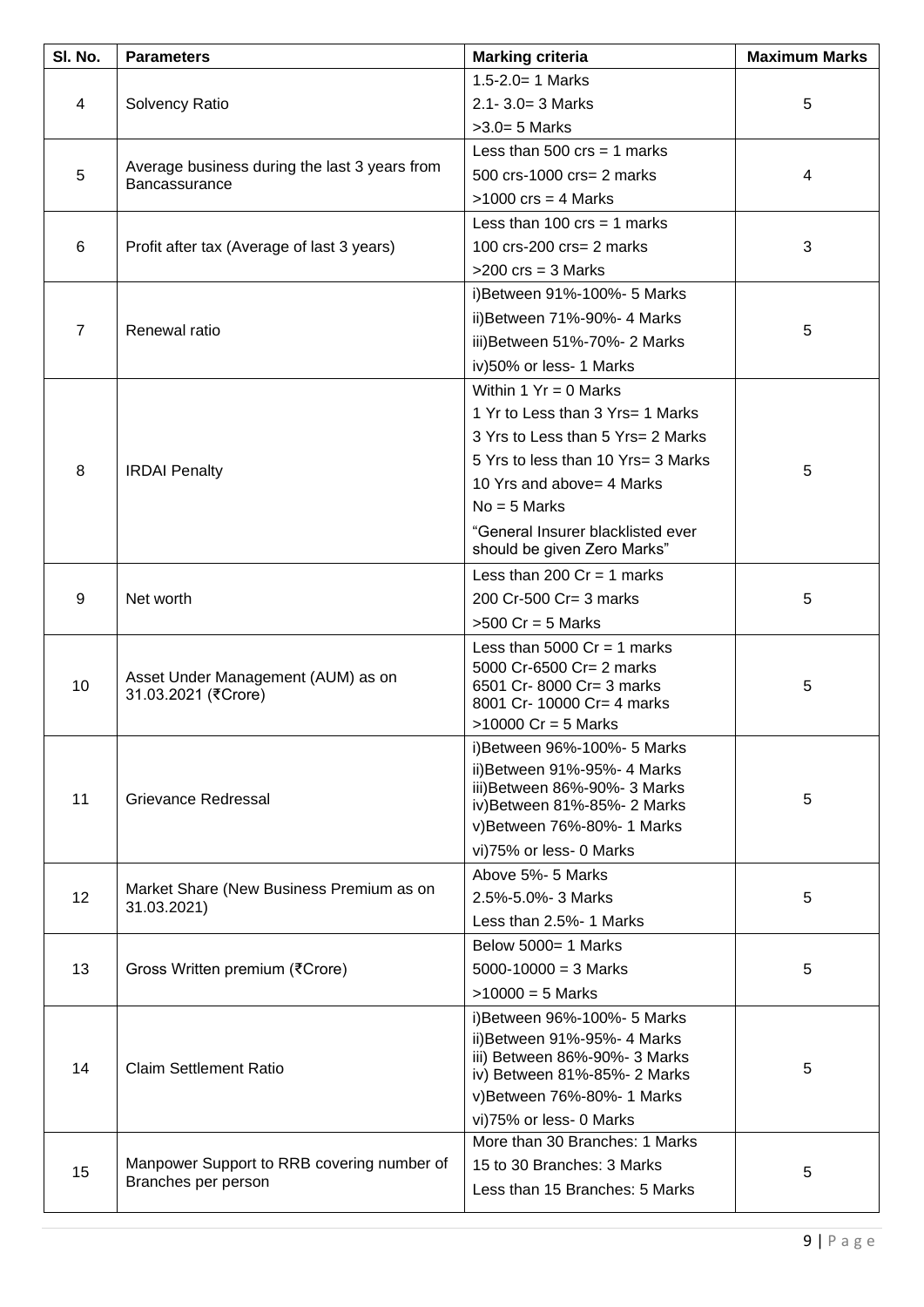Step-3: **Only top 7 Bidders in order of their ranking on the basis of marks obtained in Technical Evaluation will be invited for a presentation on a specified day and time before the Selection Committee appointed by the Bank. This will carry a weightage of 30 marks.**

- Successful bidders will be intimated about the date & time of presentation and will have to make their travel and stay arrangements (if any) at their own cost. Bank will not bear the cost for the same.
- Bidders will be ranked on the basis of the sum total of the marks scored in Technical Evaluation process and the Presentations made by the shortlisted bidders.
- **The presentation should be strictly structured as per format provided in Annexure-XV – Presentation Highlights.**
- **EXTE: The Bank reserves the right to accept or reject any application without assigning any reason whatsoever.**
- In case the successful bidder is not agreeable to signing the service level agreement or impose any conditions not acceptable to the Bank or communicate any changes from its stated responses in the RFP or presentation made to the Bank which may not be acceptable to the Bank, the Bank on its sole discretion may decide to partner with the next ranked bidder. Here, it would be pertinent to mention that Bank shall be within its rights to stipulate such terms and conditions as it may deem fit, including the best practices to be followed by the Insurance Companies and those practices which should not be adopted in the Service Level Agreement.

#### **C. Bangiya Gramin Vikash Bank reserves the right to**:

1. Reject any or all responses received in response to the RFP without assigning any reason whatsoever.

- 2. Cancel the RFP / Proposal at any stage, without assigning any reason whatsoever.
- 3. Waive or Change any formalities, irregularities, or inconsistencies in this proposal (format and delivery). Such a change / waiver would be duly and publicly notified by issuing corrigendum against the Proposal on BGVB website.
- 4. Extend the time for submission of all proposals and such an extension would be duly notified on BGVB website.
- 5. Select the next most responsive bidder if the first most responsive bidder evaluated for selection fails to result in an agreement within specified time frame.
- 6. Share the information / clarifications provided in response to RFP by any bidder, with all other bidder(s) / others, in the same form as clarified to the bidder raising the query.

#### **D. Bid Submission**

1. The submission of the Technical Bid will be through online mode only. The bidders are required to submit soft copies of their bids electronically on the designated portal along with necessary documents & annexures, using valid Digital Signature Certificates. The instructions meant to assist the bidders in the form of a SOP is attached at the end of the document.

2. The last date for submission of proposal is 1500 hrs on 28<sup>th</sup> January, 2022. Applications received thereafter may be rejected.

3.The bid should be signed by the bidder or any person duly authorized to bind the bidder to the contract. The signatory should give a declaration and through authenticated documentary evidence establish that he/she is empowered to sign the Proposal documents and bind the bidder. All pages of the Proposal documents except company brochures, if any, are to be signed by the authorized signatory.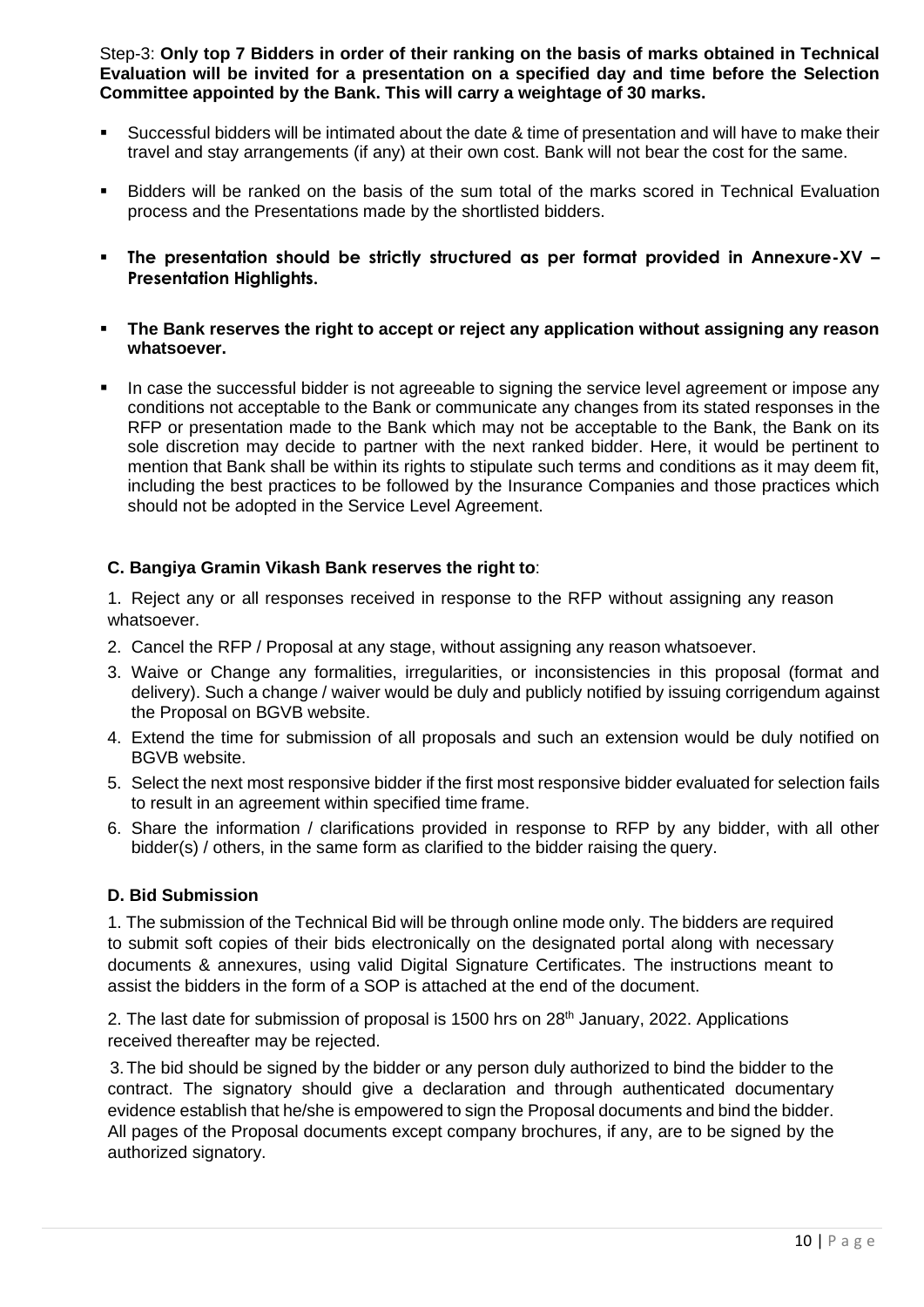4.The bid should contain no interlineations, erasures or over-writings except as necessary to correct errors made by the bidder. In such cases, the person/s signing the bid should authenticate all such corrections by putting his / her full signature.

5. The bidder is expected to examine all instructions, forms, terms and conditions and technical specifications in the Bidding Documents. Failure to furnish any information required by the Bidding Documents or submission of a bid not substantially responsive to the Bidding Documents in every respect will be at the Bidder's risk and may result in rejection of the bid.

6. No columns of the Proposal should be left blank. Offers with insufficient information and Offers which do not strictly comply with the stipulations given above, are liable for rejection.

#### **E. Clarification and Amendment of RFP Documents**

The Bidder may request a clarification on any clause in the RFP document up to **1700 hrs. January 14, 2022.** Any request for clarification must be sent by the bidders in writing in the same serial order of that of the RFP by mentioning the relevant page number and clause number of the RFP strictly in the format given below:-

| SI.<br>No. | Page | Point/<br>section | <b>Clarification point as</b><br><b>Stated in the RFP</b><br>document | Queries/<br><b>Suggestion</b> | <b>Explanation/</b><br>Remark, if any |
|------------|------|-------------------|-----------------------------------------------------------------------|-------------------------------|---------------------------------------|
|            |      |                   |                                                                       |                               |                                       |

All communications regarding points requiring clarifications and any doubts must be sent by the bidders in standard electronic means to [cmpd@bgvb.co.in](mailto:cmpd@bgvb.co.in) **with cc to** [gmcredit@bgvb.co.in.](mailto:gmcredit@bgvb.co.in) All queries/ suggestions to be sent in a single mail. No repeat queries/ suggestion will be entertained. The Bank will respond in writing or by standard electronic means and load the responses on its website latest by **January 20, 2022**.

At any time before the submission of Proposals, the Bank may amend the RFP by issuing an addendum and hosting it in the Bank's website. The addendum will be binding on all the bidders. To give Bidders reasonable time in which to take an amendment into account in their Proposals the Bank may, if the amendment is substantial, extend the deadline for the submission of Proposals.

#### **F. RFP Terms & Conditions**

The following additional terms and conditions shall apply to the evaluation process:

**(a) Bidder warranties** - By submitting a Response, Bidder represents and warrants to BGVB that, as at the date of submission:

(i) the Bidder has fully disclosed to BGVB in its Responses all information which could reasonably be regarded as affecting in any way BGVB's evaluation of the Response;

(ii) all information contained in the Bidder's Response is true, accurate and complete and not misleading in any way;

(iii) no litigation, arbitration or administrative proceeding is presently taking place, pending or to the knowledge of the Bidder threatened against or otherwise involving the Bidder which could have an adverse effect on its business, assets or financial condition or upon BGVB's reputation if the Response is successful;

(iv) the Bidder will immediately notify BGVB of the occurrence of any event, fact or circumstance which may cause a material adverse effect on the Bidder's business, assets or financial condition, or BGVB reputation or render the Bidder unable to perform its obligations under the BGVB agreement, if any or have a material adverse effect on the evaluation of the responses by BGVB; and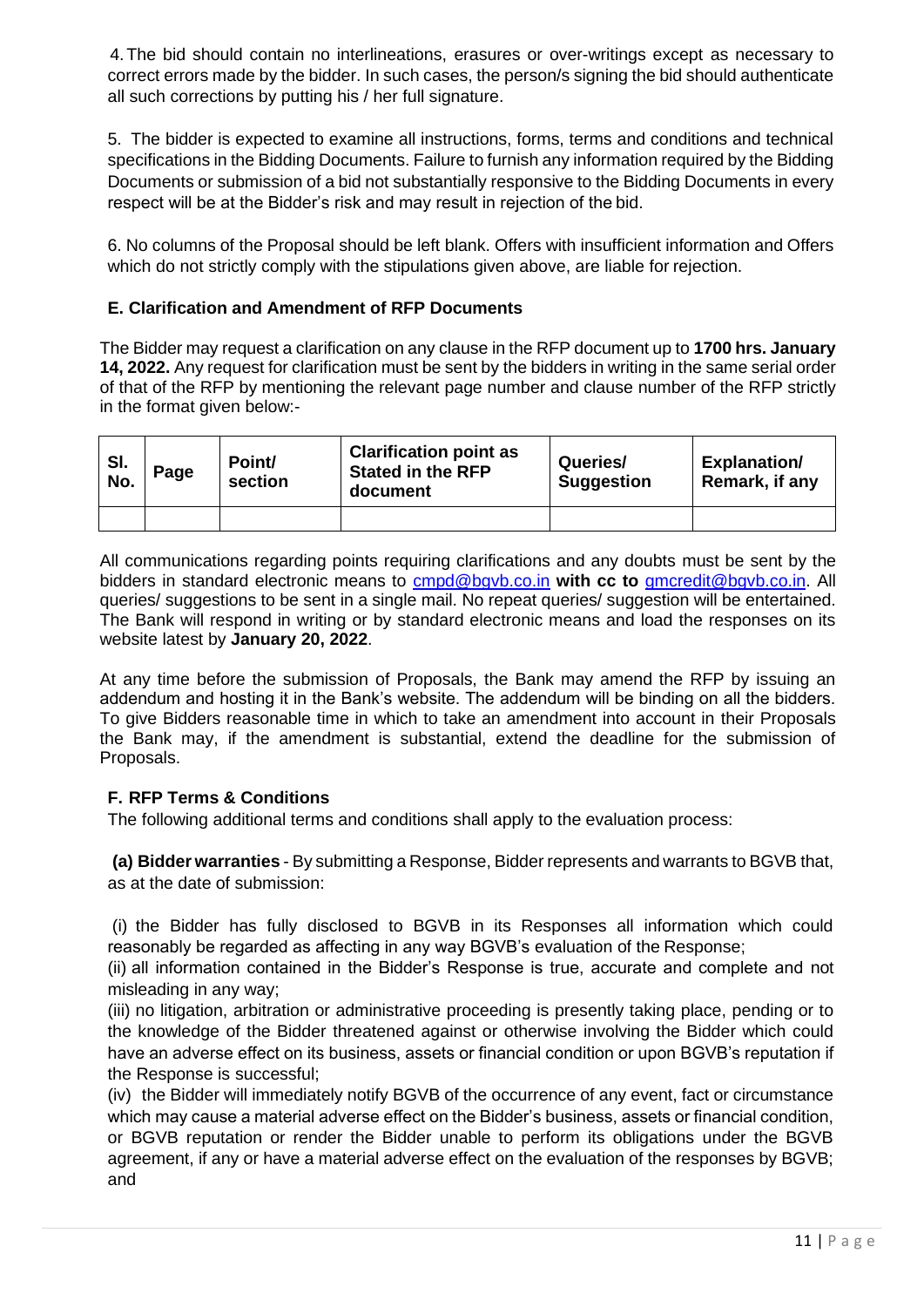(v) The Bidder has not and will not seek to influence any decisions of BGVB during the evaluation process or engage in any uncompetitive / unfair behaviour or other practice which may deny legitimate business opportunities to other Bidders.

**(b) Confidentiality** – Bidder must keep confidential any information received from or about BGVB as a result of or in connection with the submission of the Response. All such information received from BGVB, including those in subsequent communications, shall be deemed confidential and may be used only in connection with the preparation of Bidder's Response. Unless expressly agreed in writing prior to submissions, bidder responses are not confidential and may be used by BGVB in whole or part. BGVB however, will not disclose the information provided by Bidder in a Response other than to its affiliates or to its professional advisors, unless required otherwise by any provisions of law. Additionally and at any point of the evaluation and selection process, BGVB may require the Bidder to execute a 'Non-Disclosure Agreement' (NDA), if the Bidder has not executed an NDA with BGVB previously.

**(c) Disclaimer** – Whilst all reasonable care has been taken in compiling this RFP document, and the figures, documents and details in this document or in subsequent communications hereafter are presented in good faith; no warranty or guarantee (express or implied) is given by BGVB as to the completeness or accuracy of the responses or any information provided in or in connection with it. Further, to the maximum extent permitted by law:

- i. BGVB, its officers, employees and agents will not be liable in any way whatsoever for any loss, damage, cost or expense (including without limitation any liability arising from any fault or negligence on their part) arising from the evaluation process; and
- ii. Each Bidder indemnifies BGVB from all claims, suits, demands, proceedings, actions, liabilities, damages and costs which may arise under statute, law, equity or otherwise arising form, whether directly or indirectly, or in connection with the evaluation and selection process.

**(d)** This RFP is not an offer to contract, nor should it be construed as such; it is a definition of specific BGVB requirements and an invitation to recipients to submit a responsive proposal addressing such requirements. BGVB reserves the right to not to make any selection and / or not enter into any agreement pursuant to this RFP.

**(e)** It should be understood that your response to this RFP constitutes an offer to do business on the terms stated in your response and that, should a contract be awarded to you, BGVB may, at its option, incorporate all or any part of your response to this RFP in the contract. BGVB reserves the right to accept your offer without further discussions and without any additional opportunity for you to amend, supplement or revise your submitted offer.

**(f) BGVB's right to verify** - BGVB reserves the right to conduct a site survey or obtain other evidence of facilities, resources, and managerial, financial and Bidder performance abilities prior to announcing the successful Bidder or awarding an agreement under this evaluation process.

**(g) Financial documents** - BGVB may request additional financial/business information from the Bidder at its discretion.

**(h) Termination/or suspension of evaluation process** - BGVB reserves the right to suspend or terminate the Bidder evaluation process (in whole or in part) at any time in its absolute discretion and without liability to the Bidder or any third party. Bidders will be notified if any suspension or termination occurs but BGVB is not obliged to provide any reasons.

**(i) Other Rights** - Without limiting its rights under any other clause of this evaluation process or at law, and without liability to the Bidder or any third party, BGVB may at any stage of the evaluation process:

- Require additional information from a Bidder;
- Change the structure and timing of the evaluation process: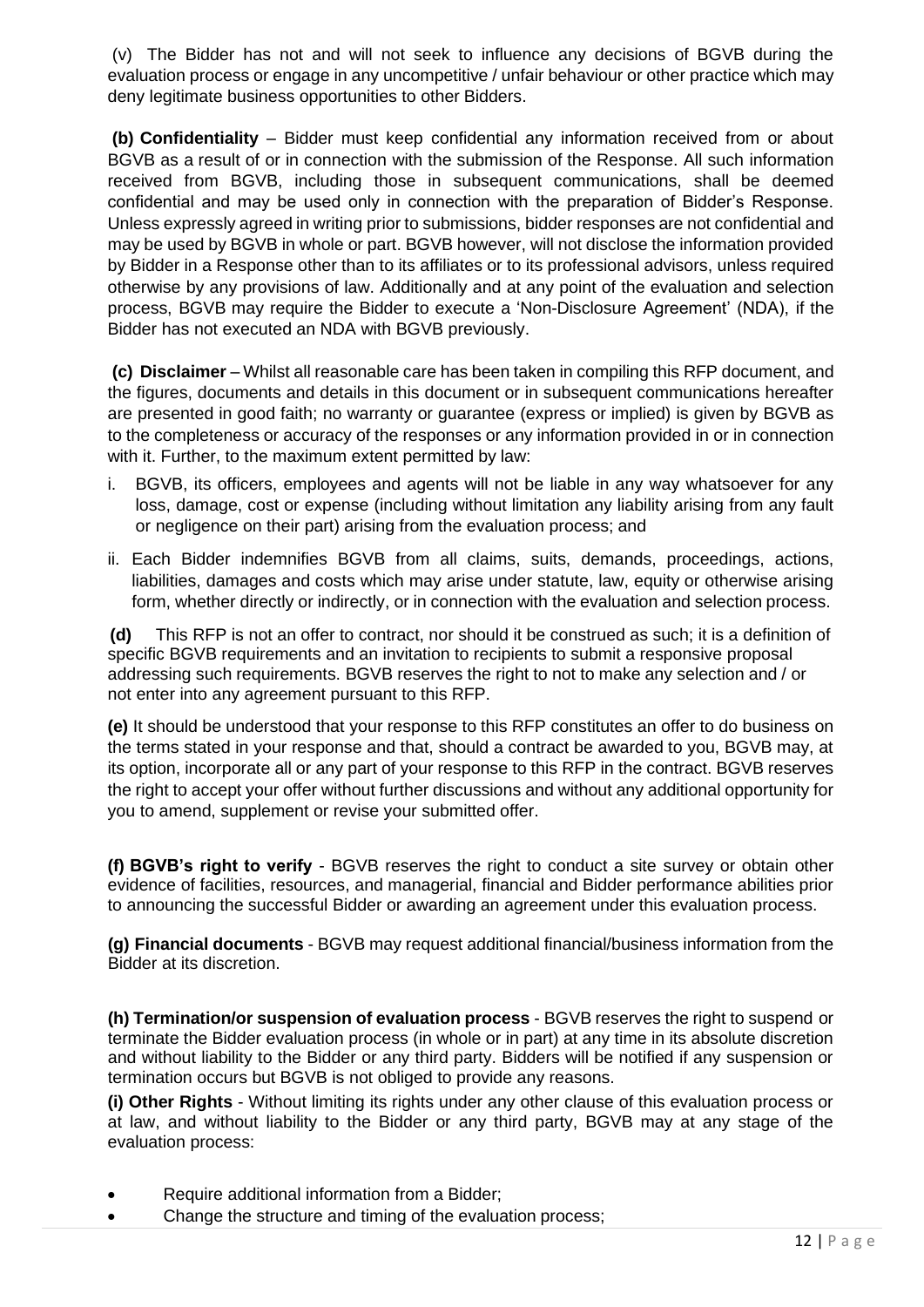- Terminate further participation in the evaluation process by a Bidder;
- Negotiate with more than one Bidder;
- Terminate negotiations being conducted with a Bidder;
- Vary or extend the timetable and evaluation process
- Accept any non-complying Response; or
- Vary the terms and conditions of the evaluation process or specifications or requirements at any time.

**(j) Responsibility for Costs** - Bidder is responsible for all costs, expenses or liabilities incurred by them or on their behalf in relation to the evaluation process (including in relation to providing BGVB with the response, the revised response or any additional information).

**(k) Non-Reliance by Bidder** – The Bidder, by submitting a Response, acknowledges that: (i) it does not rely on any information, representation or warranty, whether oral or in writing or arising from other conduct, other than that specified in this RFP or otherwise provided by BGVB in writing;

(ii) it has made its own inquiries as to regarding the risks, contingencies and other circumstances that may have an effect on the Bidder's Response as well as the accuracy, currency or completeness of such information; and

**(l) BGVB's right to vary** - BGVB reserves the right to vary any aspect of this evaluation process / RFP without liability to Bidder. Where BGVB varies any aspect of this evaluation process or the RFP, BGVB shall notify that variation.

**(m)** Incorporation of Responses into agreement - The successful Bidder as concluded by BGVB shall sign a Service Level Agreement (SLA). BGVB may, at its sole discretion, incorporate any portion of any successful Response of a successful Bidder in to the final SLA agreement.

**(n) Precedence of Documents** - If there is any inconsistency between the terms of this RFP and any of its annexures, schedules or attachments then, unless the contrary is explicitly stated in this RFP, the terms of the RFP will prevail to the extent of any inconsistency.

**(o) Governing Laws & Dispute Resolution -** The RFP and selection process shall be governed by and construed in accordance with the laws of India. Any dispute arising out of the RFP process shall be referred to arbitration under the Arbitration & Conciliation Act, 1996. The arbitral tribunal shall consist of three arbitrators - one each to be appointed by BGVB and Bidder and the two appointed arbitrators then appointing an umpire. The venue of arbitration shall be Kolkata. Any appeal will be subject to the exclusive jurisdiction of courts at Kolkata.

**(p) Governing Language** – The proposal, all correspondences / communications and other documents pertaining to the contract shall be written in English

**(q) Force Majeure** – Any failure or delay by Insurance Broker or Bank in performance of its obligation, to the extent due to any failure or delay caused by fire, flood, earthquake or similar elements of nature, or acts of God, war, terrorism, riots, civil disorders, rebellions or revolutions, acts of government authorities or other events beyond the reasonable control of non-performing Party

i.e. a Force Majeure event is not a default or a ground for termination. If Force Majeure event arises the Insurance Broker shall promptly notify Bank in writing of such conditions and the cause thereof. Unless otherwise agreed by BGVB in writing, the Insurance Broker shall continue to perform its obligations under the contract as far as is reasonably practical, and shall seek all reasonable alternative means for performance not prevented by the Force Majeure event.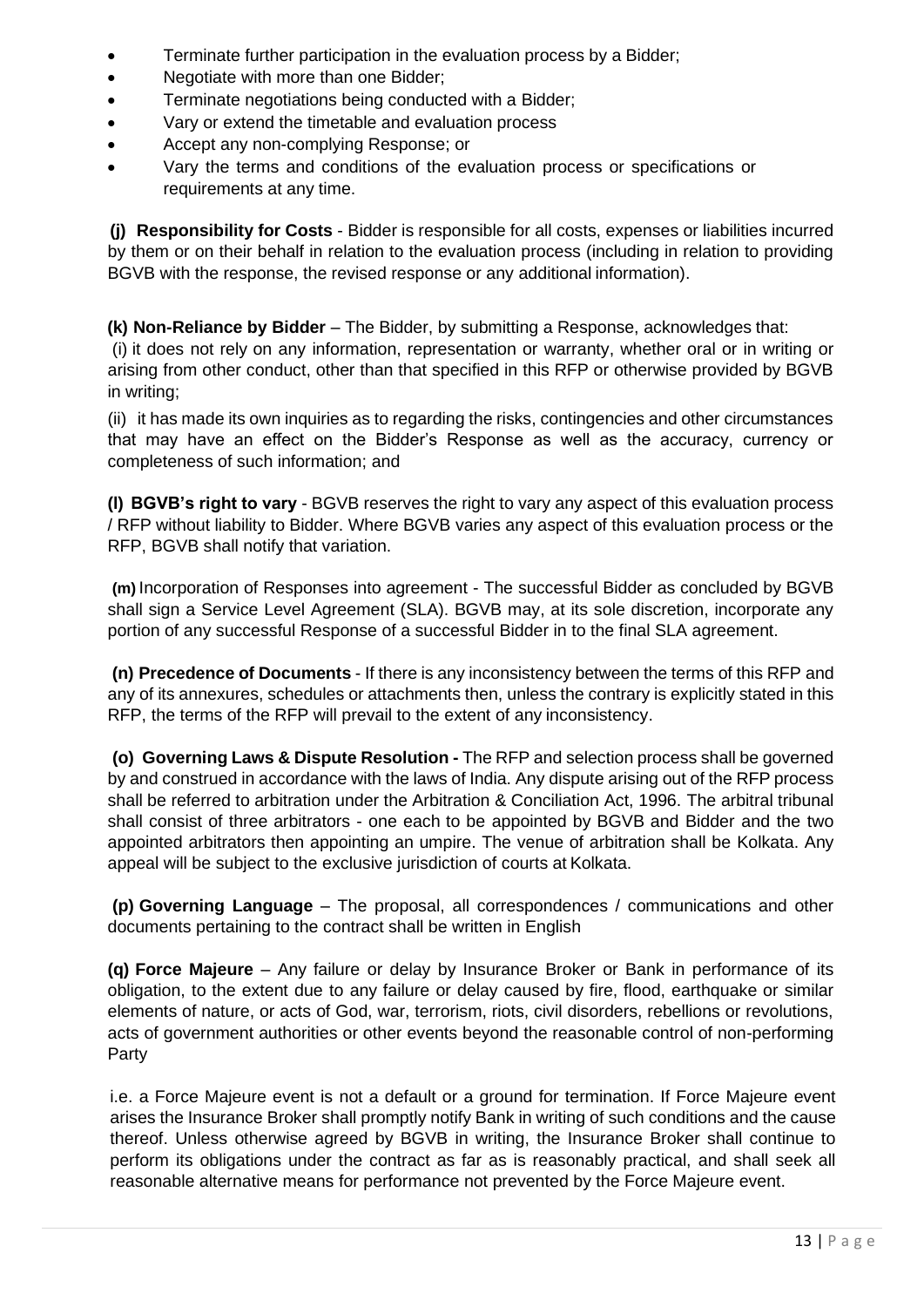# **FORM-1**

### **Minimum Eligibility Criteria (To be filled by Bidders)**

| SI.<br>No.     | <b>Eligibility Criteria</b>                                                                                                                       | <b>Supporting Documents</b>                                                                                                                                                                                                                                      | <b>Criteria Met</b><br>by Bidder<br>(Y/N) |
|----------------|---------------------------------------------------------------------------------------------------------------------------------------------------|------------------------------------------------------------------------------------------------------------------------------------------------------------------------------------------------------------------------------------------------------------------|-------------------------------------------|
| $\mathbf{1}$   | Bidder should be registered with IRDAI under<br>General Insurance category                                                                        | Copy of original License issued by<br><b>IRDAI</b> while granting license                                                                                                                                                                                        |                                           |
| 2              | Bidder has a valid IRDAI license as on date<br>of submission of RFP response, for procuring<br>General Insurance business in India                | Copy of Current License with proof<br>of Renewal                                                                                                                                                                                                                 |                                           |
| 3              | Bidder has been running operations in India<br>for at least 7 years as on date of submission<br>of Bid                                            | Certificate of Incorporation and<br>Audited Balance Sheet of Last 3<br><b>Financial Years</b>                                                                                                                                                                    |                                           |
| 4              | Should have Corporate Agency tie-up<br>arrangement with at least 1 Scheduled<br>Commercial Bank or RRB or NBFC as on<br>31.03.2021.               | Certificate<br>Beneficiary<br>from<br>Banks/RRB/NBFCs                                                                                                                                                                                                            |                                           |
| 5              | Bidder has a minimum Solvency Ratio of<br>1.5:1 as on 31.03.2021                                                                                  | Audited Balance sheet (ABS) for FY<br>2020-21<br>clearly<br>indicating/<br>highlighting the page<br>number<br>containing Solvency Ratio of the<br>Company/ Certified Copy of NL 33 -<br>Solvency Margin (Public Disclosure<br>as per IRDAI norms) for FY 2020-21 |                                           |
| 6              | Bidder has minimum 10 branches across<br>Bank's Operational Area with branches in at<br>least three districts covered by BGVB as on<br>31.03.2021 | <b>Branches/offices</b><br>List<br>of<br>with<br>mapping of all services to all 12<br>districts in the state of West Bengal<br>with address details.                                                                                                             |                                           |
| $\overline{7}$ | Authorized representative of Bidder to give<br>undertaking                                                                                        | Annexure-XIV - Submission Letter<br>duly signed & stamped                                                                                                                                                                                                        |                                           |

Audited BS /Provisional BS for FY 2020-21 is also required to be submitted.

Place:

Date:

**Signature of the Authorized Person** 

**Name of the Authorized Person** 

**Company rubber stamp/seal**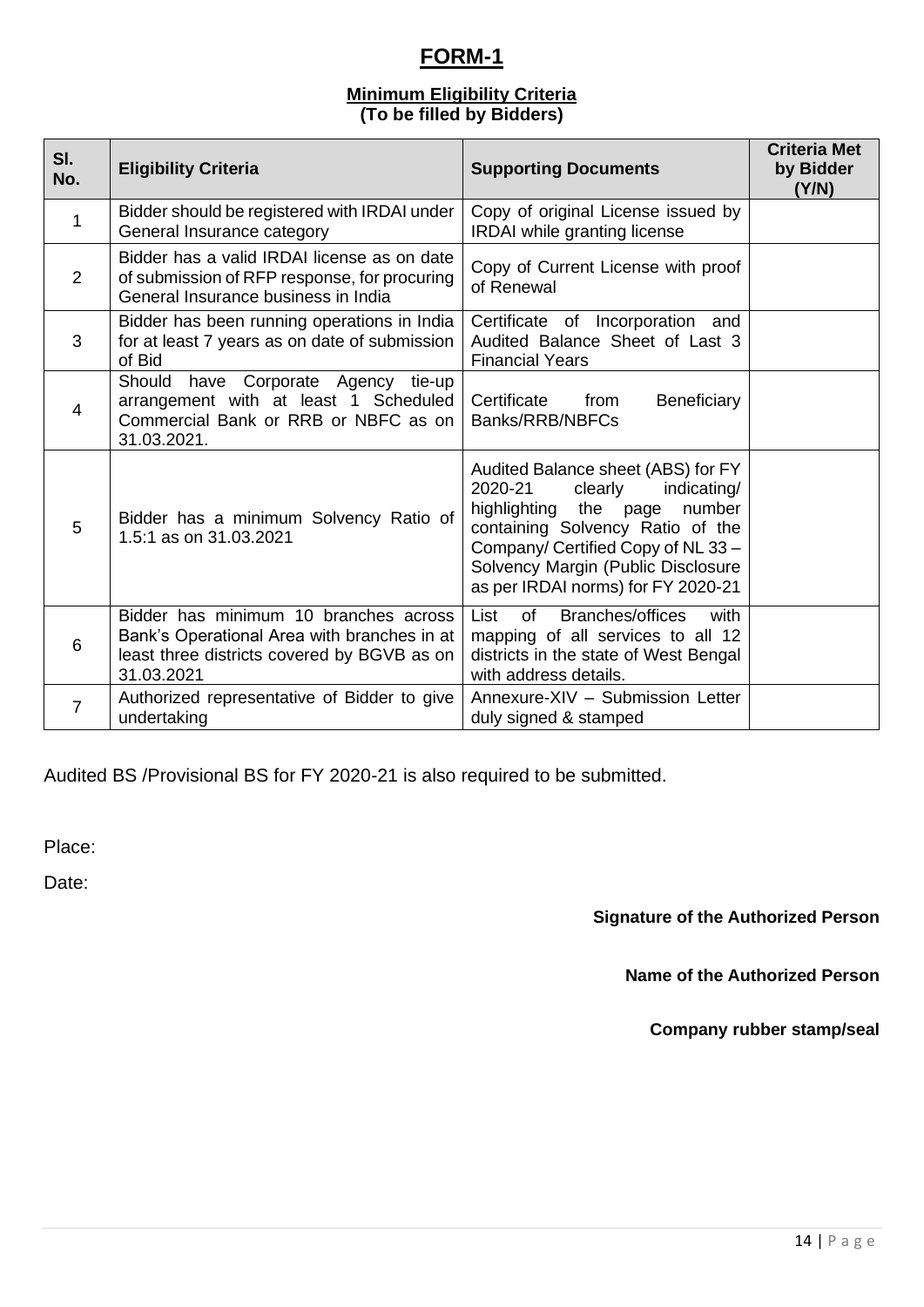#### **Annexure-I Undertaking by Bidder (To be submitted on Company Letter head)**

To: General Manager (P&D) Bangiya Gramin Vikash Bank Head Office-Chuanpur, NH-34, Berhampur P.O- Berhampur, Dist – Murshidabad West Bengal, Pin-742101

Dear Sir/ Madam,

#### **Sub: RFP for proposed Corporate Agency Arrangement for General Insurance Business**

1. We, the undersigned are duly authorized to represent and act on behalf of [insert] **("Bidder")** in terms of the enclosed Board Resolution at Annexure-XIV.

2. Having reviewed and fully understood all information provided in the Request for Proposal Document dated [insert] ("RFP") issued by the Bank, [Bidder] is hereby submitting the Bid. As required we are enclosing the following:-

a. Bid as per the RFP.

b. Other details and supporting documents (as applicable) in response to the requirements outlined in the RFP.

3. Our Bid is unconditional, valid and open for acceptance by Bank up until 180 days from the last date of submission of the RFP.

4. We undertake that we shall make available to the Bank, any additional information/ clarification it may find necessary or require to supplement or authenticate the Bid.

5. We hereby agree, undertake and declare as under:-

a. We have examined the RFP document and have no reservations with respect to the same.

b. Our Bid is, in all respects, compliant with the requirements of the RFP. Without prejudice to the foregoing, notwithstanding any qualifications or conditions, whether implied or otherwise, contained in our Bid, we hereby represent and confirm that our Bid is unqualified and unconditional and is without any deviations, conditions or any assumptions in all respects.

c. Notwithstanding any qualifications or conditions, whether implied or otherwise, contained in our Bid, we hereby agree and undertake to keep this Bid valid and open for acceptance without unilaterally varying or amending its terms for the period, including any extended period, as specified in accordance with the RFP.

d. We declare that in the event that the Bank discovers anything contrary to our above declarations, it is empowered to forthwith disqualify us and our Bid.

e. We undertake that in case due to any change in facts or circumstances or applicable law during the Bidding process, we are disqualified in terms of the RFP, we shall intimate the Bank of the same immediately.

f. We further declare that we have not been declared ineligible for corrupt or fraudulent practices in any bid process and have not been blacklisted by any Nationalized Bank/ Bank/ Finance Company or Regulatory Authority in the past five years.

g. We confirm that the Bank and its authorized representatives are hereby authorized to conduct any inquiry or investigation to verify the veracity of the statements, documents, and information submitted in connection with this Bid and to seek clarifications from our employees and clients regarding any financial and technical aspects.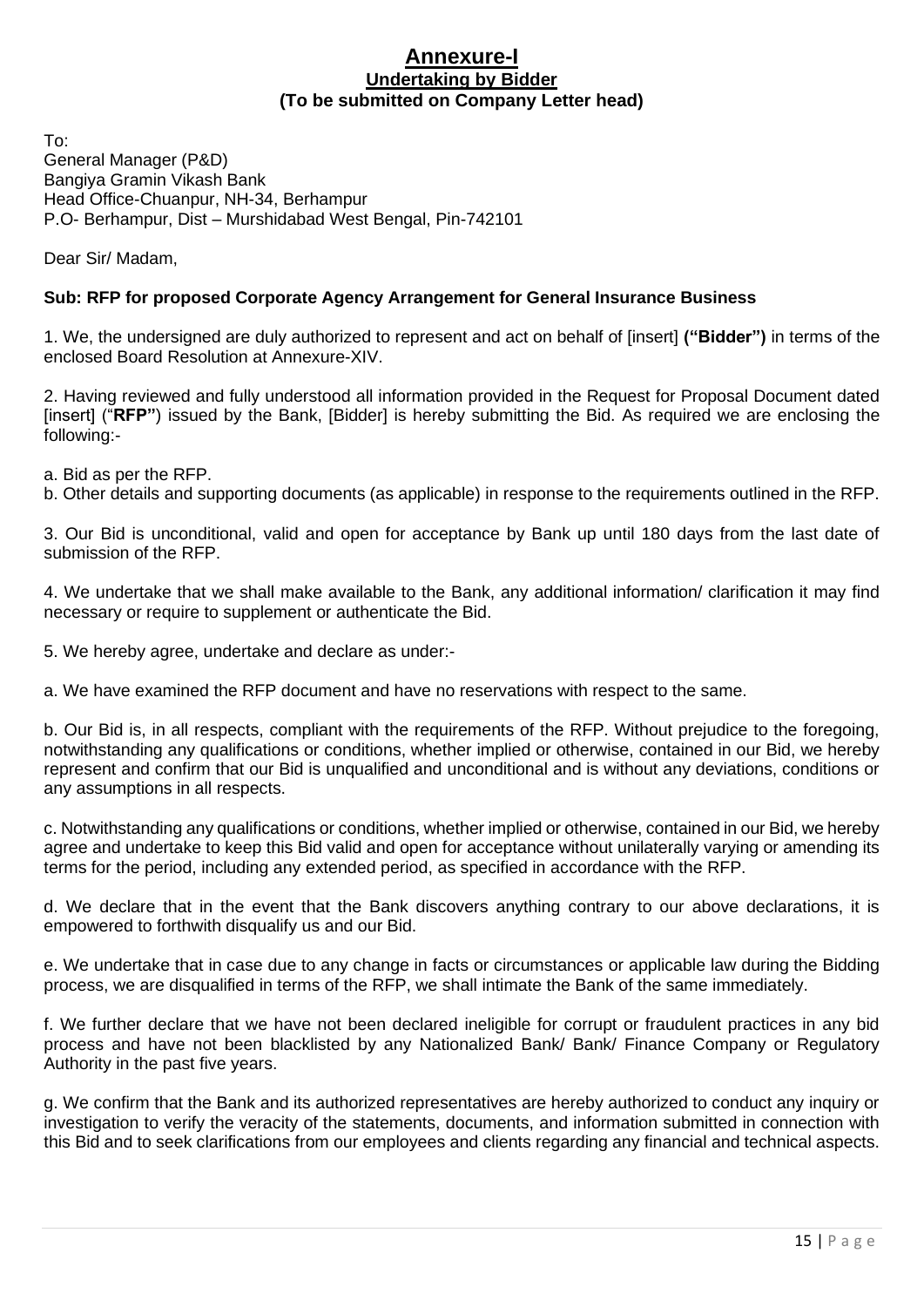h. This letter will also serve as authorization to any individual or authorized representative of any entity referred to in the supporting information, to provide such information deemed necessary and requested by BGVB to verify statements and information provided in this Bid, or with regard to our resources, experience, and competence.

i. We hereby irrevocably waive any right which we may have at any stage at Court of law or howsoever otherwise arising to challenge or question any decision taken by the Bank in connection with the selection of the Bidder, or in connection with the Bidding process itself, in respect of the above mentioned Proposed Corporate Agency Tie-up and the terms and implementation thereof.

j. This letter also serves as an authority to the Bank to furnish any information related to the Bidder in relation to the proposed Corporate Agency Tie-up Arrangement to any Regulatory / Statutory Authority in India to which the Bank & its proposed Corporate Agency Arrangement is subjected to.

6. We understand that:-

a. All information submitted under this Bid shall remain binding upon us.

b. The Bank may in their absolute discretion reject or accept any Bid.

c. We acknowledge the Right of the Bank to reject our Bid without assigning any reason for the Proposed Tieup and also to reject all Bids (Proposals). We hereby waive our right to Challenge the same on any account whatsoever.

d. Bank is not bound to accept any Bid that it may receive pursuant to the RFP.

7. We acknowledge that the Bank will be relying on the information provided in the Bid and the Documents accompanying such Bid for selection of the Bidders and we declare that all statements made by us and all the information pursuant to this letter are complete, true and accurate to the best of our knowledge and belief.

8. We hereby unconditionally undertake and commit to comply with the timelines as specified in terms of the RFP or as extended by the Bank from time to time at its sole discretion.

9. This Bid shall be governed by and construed in all respects according to the laws of India. Courts in Kolkata, India, shall have exclusive jurisdiction in relation to any dispute arising from the RFP, this Bid and the Bid process.

10. All the terms used herein but not defined, shall have the meaning as ascribed thereto under the RFP.

We confirm that we are complying with all IRDAI Regulations /Guidelines as applicable.

Name of the Bidder

**Signature of the Authorized Person** 

**Name of the Authorized Person** 

**Company rubber stamp/seal**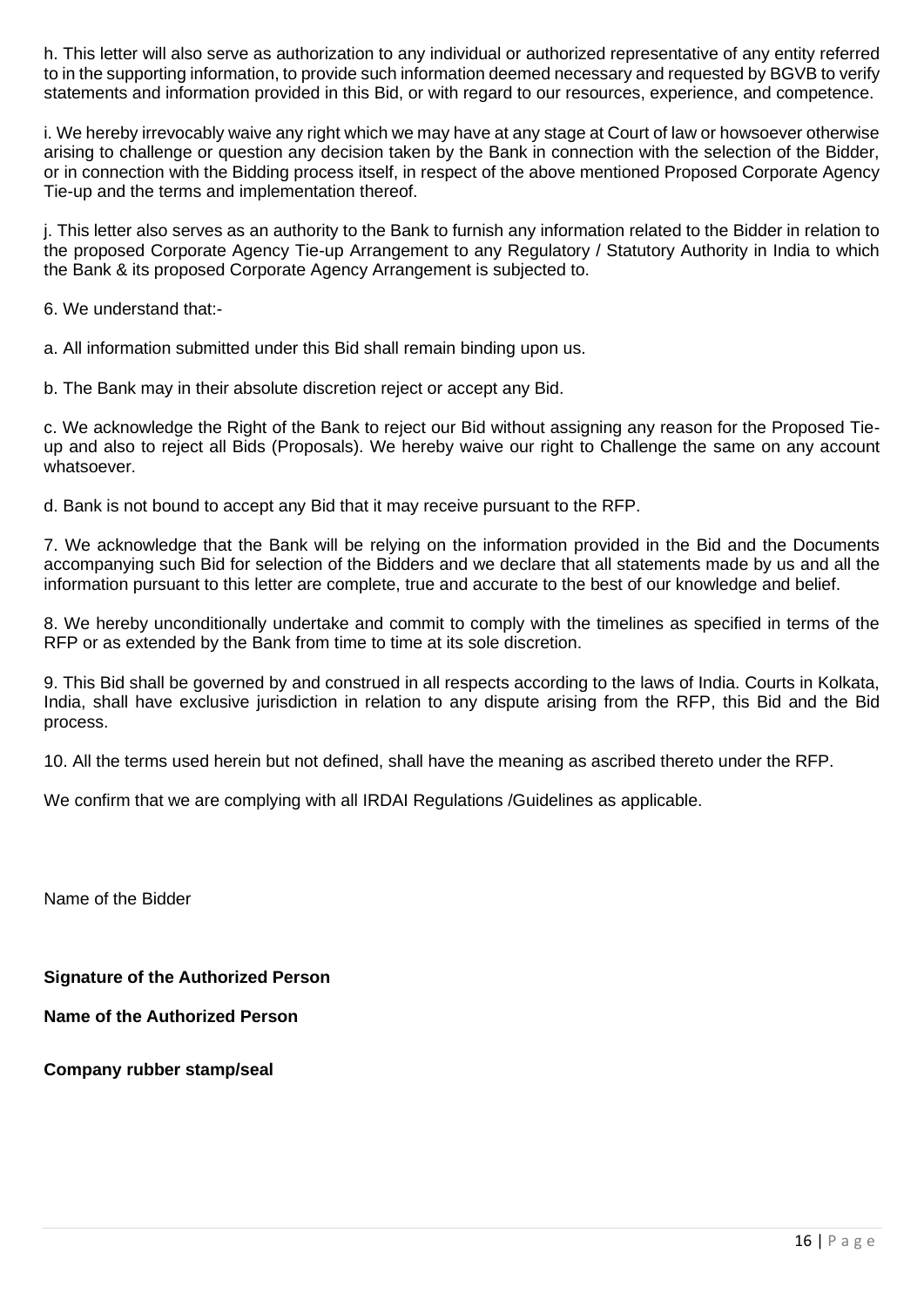# **Annexure-II**

# **Particulars of the Company (PART-A)**

| <b>SL</b>      | <b>Particulars</b>                                          | <b>Responses</b> |         | <b>Documents to be</b><br>submitted |                                       |
|----------------|-------------------------------------------------------------|------------------|---------|-------------------------------------|---------------------------------------|
|                | Name of the Applicant Company                               |                  |         |                                     |                                       |
|                | <b>Address Corporate Office</b>                             |                  |         |                                     | Copy of Certificate                   |
| 1              | Website                                                     |                  |         |                                     | under Companies Act                   |
|                | Board Number - Corporate<br>Office                          |                  |         |                                     |                                       |
| $\overline{2}$ | Is the Company Bank Promoted?                               |                  |         |                                     | Same as above                         |
|                | Names of the JV Partners & % of                             |                  |         |                                     |                                       |
| 3              | shareholdings as on 31.03.2021                              |                  |         |                                     | Copy of Certificate                   |
|                |                                                             |                  |         |                                     | under Companies Act                   |
|                |                                                             |                  |         |                                     |                                       |
| 4              | <b>Year of Establishment</b>                                |                  |         |                                     | License Copies<br>(including renewal) |
|                | Month & Year of                                             |                  |         |                                     | License Copies                        |
| 5              | <b>Commencement of Business</b><br>(MM/YYYY)                |                  |         |                                     | (including renewal)                   |
| 6              | Type of License                                             |                  |         |                                     | License Copies                        |
|                |                                                             |                  |         |                                     | (including renewal)                   |
| $\overline{7}$ | <b>PAN &amp; GSTIN No</b>                                   |                  |         |                                     | PAN & GSTN Copy                       |
|                | Number of years in operation in                             |                  |         |                                     |                                       |
| 8              | India i.e. License Issuance<br>/Renewal Date License Copies |                  |         |                                     | License Copies<br>(including renewal) |
|                | (including renewal                                          |                  |         |                                     |                                       |
|                | Number of Branches in Bank's                                |                  |         |                                     |                                       |
| 9              | operational area (As on March<br>31, 2021)                  |                  |         |                                     | <b>Auditors' Certificate</b>          |
|                | Employee Strength (As on March                              |                  |         |                                     |                                       |
| 10             | 31, 2021)                                                   |                  |         |                                     | <b>Auditors' Certificate</b>          |
|                | <b>Financial Information</b>                                | 2018-19          | 2019-20 | 2020-21                             |                                       |
|                | 1. Paid-up Capital (₹ Crore)                                |                  |         |                                     |                                       |
|                | 2. Revenue (₹ Crore)                                        |                  |         |                                     |                                       |
| 11             | 3. Accumulated Profit after Tax                             |                  |         |                                     | <b>Audited Balance Sheets</b>         |
|                | (₹ Crore)                                                   |                  |         |                                     |                                       |
|                | 4. Net Worth (₹ Crore)                                      |                  |         |                                     |                                       |
|                | 5. Solvency Ratio                                           |                  |         |                                     |                                       |
|                | <b>Business Information</b>                                 | 2018-19          | 2019-20 | 2020-21                             |                                       |
| 12             | 1. Number of Policies                                       |                  |         |                                     | <b>Auditors' Certificate</b>          |
|                | 2. Gross Premium (₹ Crore)                                  |                  |         |                                     |                                       |
|                |                                                             |                  |         |                                     |                                       |
|                | <b>Claim Settlement</b>                                     | 2018-19          | 2019-20 | 2020-21                             |                                       |
| 13             | <b>Total Claims Paid (INR Crore)</b>                        |                  |         |                                     | <b>Auditors' Certificate</b>          |
|                | <b>Claims Settlement Ratio</b>                              |                  |         |                                     |                                       |
|                | <b>Average Claim Settlement Time</b>                        |                  |         |                                     |                                       |
|                | (TAT)                                                       |                  |         |                                     |                                       |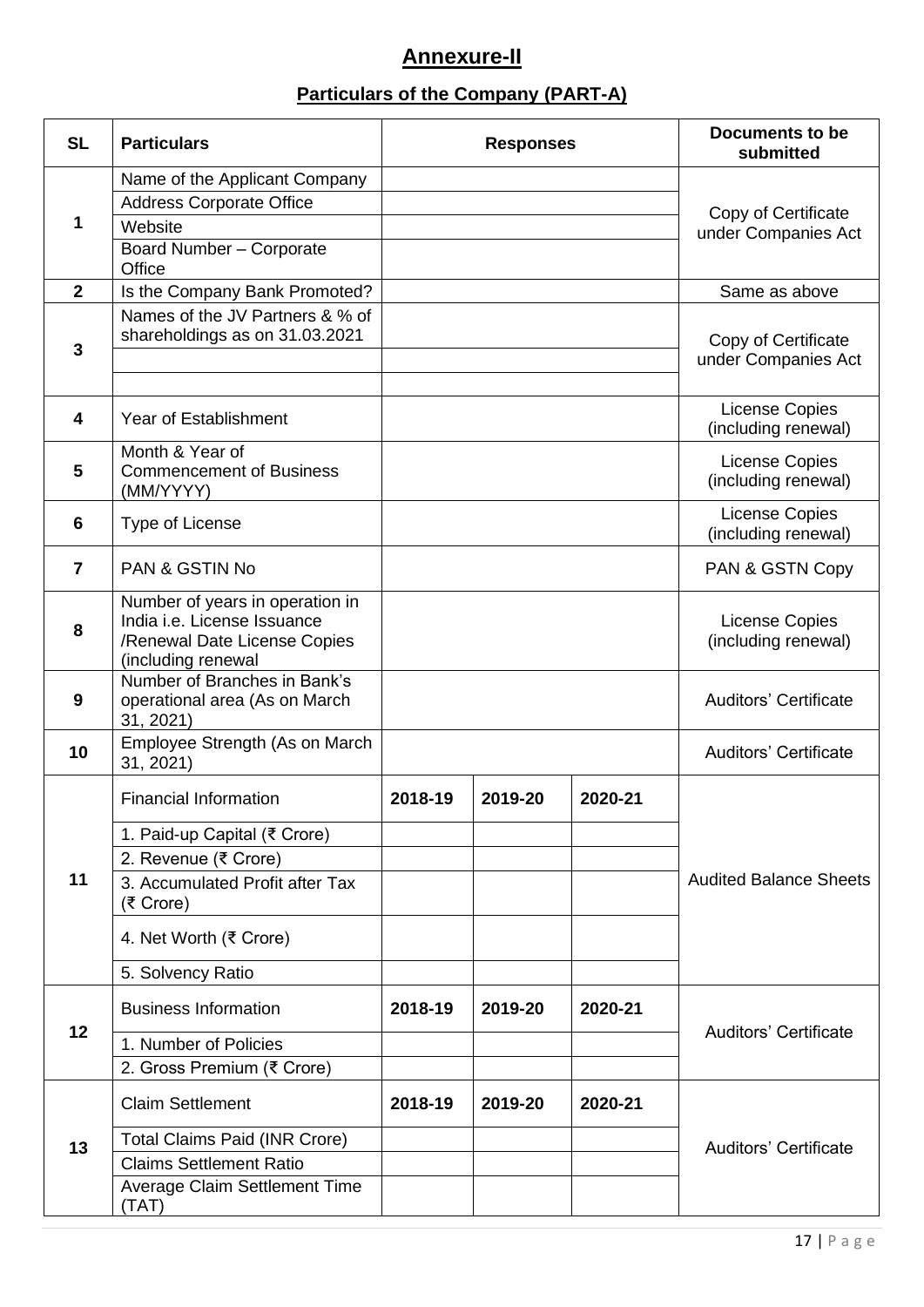## **Annexure-II**

## **Particulars of the Company (PART-B)**

**1. Please provide the List of Top of Management Executives with Names, Designations and E Mail id's.**

| <b>Name</b> | <b>Designation</b> | <b>E-Mail ID</b> |
|-------------|--------------------|------------------|
|             |                    |                  |
|             |                    |                  |
|             |                    |                  |
|             |                    |                  |
|             |                    |                  |
|             |                    |                  |

**2. Please provide the present hierarchy of Bancassurance Department in your organization.**

**3. Please provide District Wise list of number of Physical branches in West Bengal as on March 31, 2021.**

| SL. No.         | <b>District in West Bengal</b> | <b>Number of Branches</b> |
|-----------------|--------------------------------|---------------------------|
|                 | <b>Uttar Dinajpur</b>          |                           |
| 2               | Dakshin Dinajpur               |                           |
| 3               | Malda                          |                           |
| 4               | Murshidabad                    |                           |
| 5               | Nadia                          |                           |
| 6               | North 24 Parganas              |                           |
|                 | South 24 Parganas              |                           |
| 8               | Purba Midnapore                |                           |
| 9               | Paschim Midnapore              |                           |
| 10              | Jhargram                       |                           |
| 11              | <b>Bankura</b>                 |                           |
| 12 <sub>2</sub> | Purulia                        |                           |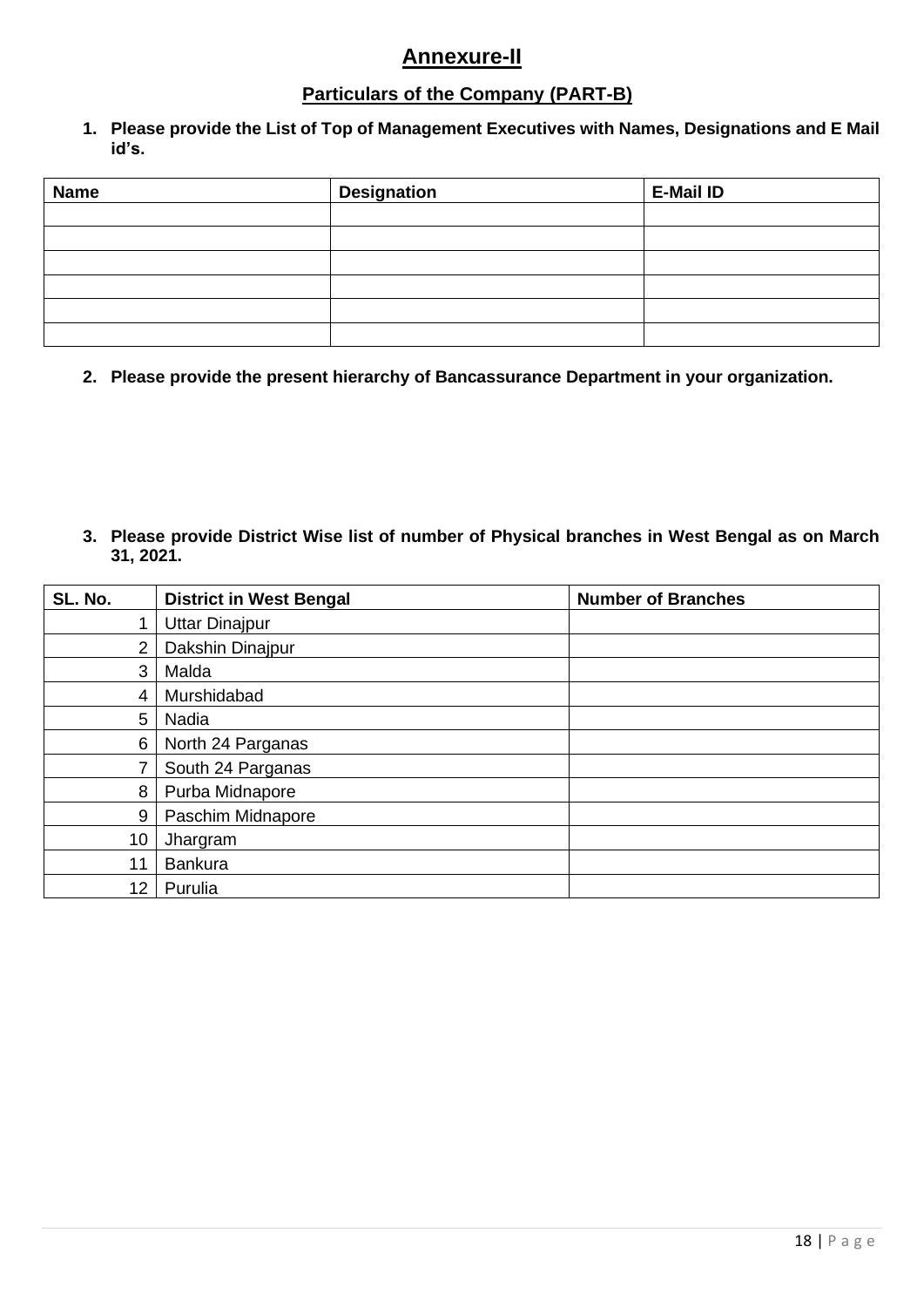## **Annexure-III**

## **Product Portfolio**

#### **Provide the New Business Product Portfolio for FY 2020-21**

| Name of the<br><b>Product</b> | <b>Classification</b><br>according to IRDAI<br><b>Notification</b> | <b>Product Category</b><br>(e.g. Fire, Marine,<br>Engineering etc.) | <b>New Business</b><br><b>Premium (FY</b><br>2020-21) | NBP as % of<br><b>Total Business</b><br><b>Premium</b> |
|-------------------------------|--------------------------------------------------------------------|---------------------------------------------------------------------|-------------------------------------------------------|--------------------------------------------------------|
|                               |                                                                    |                                                                     |                                                       |                                                        |
|                               |                                                                    |                                                                     |                                                       |                                                        |
|                               |                                                                    |                                                                     |                                                       |                                                        |
|                               |                                                                    |                                                                     |                                                       |                                                        |
|                               |                                                                    |                                                                     |                                                       |                                                        |
|                               |                                                                    |                                                                     |                                                       |                                                        |
|                               |                                                                    |                                                                     |                                                       |                                                        |
|                               |                                                                    |                                                                     |                                                       |                                                        |
|                               |                                                                    |                                                                     |                                                       |                                                        |
|                               |                                                                    |                                                                     |                                                       |                                                        |

## **Annexure-IV**

### **Product & Commission**

**Provide the details of the Products Offered and Commission details in the format as given below for FY 2020-21 (IRDAI approved commission only):**

| <b>Name</b><br>of the<br><b>Product</b> | <b>Product</b><br>Category (e.g.<br>Fire, Marine,<br><b>Engineering</b><br>etc.) | <b>Maximum 1st</b><br>Year<br><b>Commission</b><br>approved by<br><b>IRDA</b> | <b>Maximum</b><br><b>Commission</b><br>offered to<br>Bank* | <b>Maximum</b><br><b>Renewal</b><br><b>Commission</b><br>approved by<br><b>IRDA</b> | <b>Maximum</b><br><b>Commission</b><br>offered to<br>Bank* |
|-----------------------------------------|----------------------------------------------------------------------------------|-------------------------------------------------------------------------------|------------------------------------------------------------|-------------------------------------------------------------------------------------|------------------------------------------------------------|
|                                         |                                                                                  |                                                                               |                                                            |                                                                                     |                                                            |
|                                         |                                                                                  |                                                                               |                                                            |                                                                                     |                                                            |
|                                         |                                                                                  |                                                                               |                                                            |                                                                                     |                                                            |
|                                         |                                                                                  |                                                                               |                                                            |                                                                                     |                                                            |
|                                         |                                                                                  |                                                                               |                                                            |                                                                                     |                                                            |
|                                         |                                                                                  |                                                                               |                                                            |                                                                                     |                                                            |
|                                         |                                                                                  |                                                                               |                                                            |                                                                                     |                                                            |
|                                         |                                                                                  |                                                                               |                                                            |                                                                                     |                                                            |

**\*Within the permissible IRDAI regulations and guidelines.**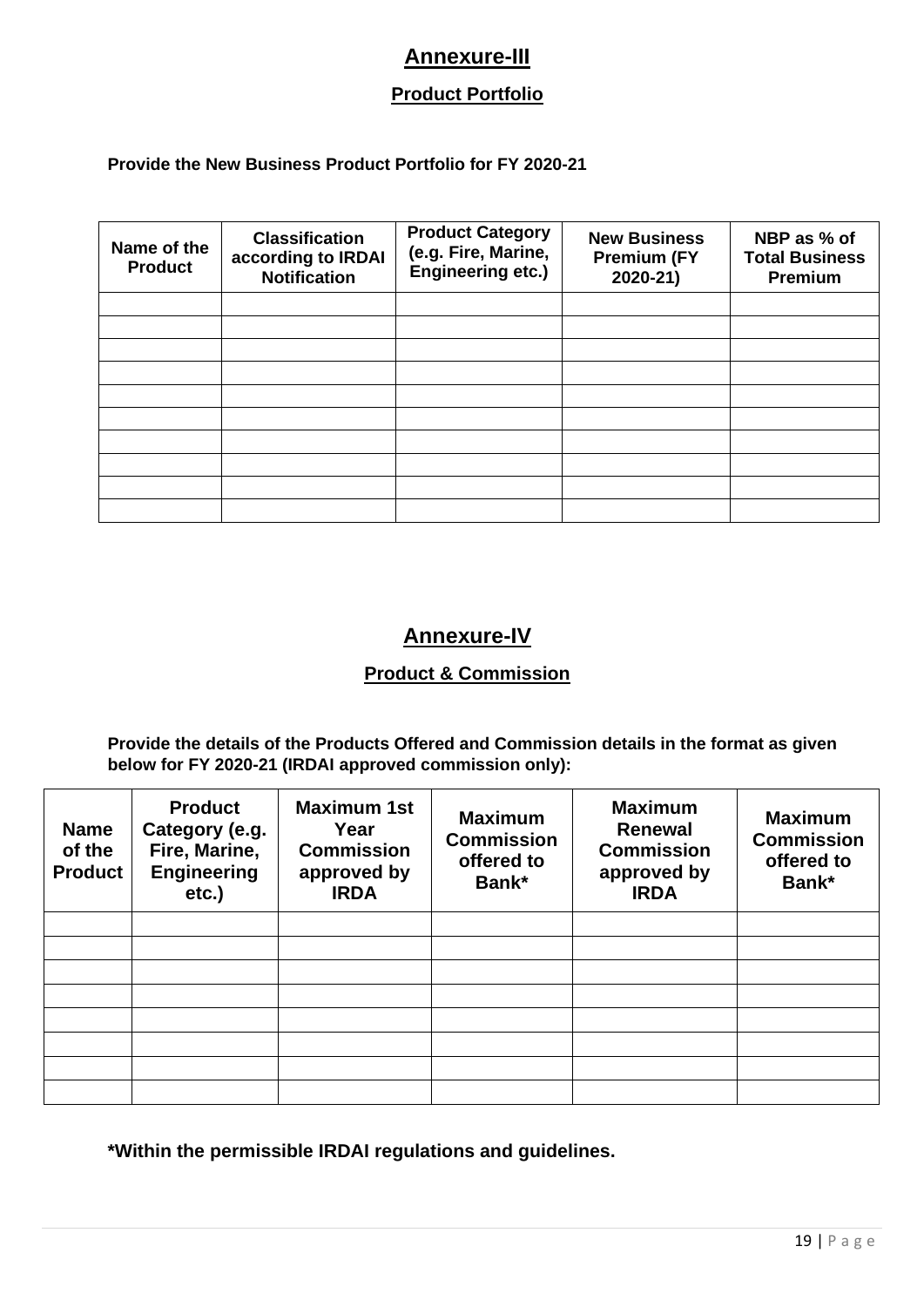## **Annexure-V**

## **Business Information**

#### **Details of Premium collected by insurance company:**

#### **A. Channel wise Business Break-Up:**

|                             |         | In ₹ Crore |  |  |
|-----------------------------|---------|------------|--|--|
| <b>New Business Premium</b> |         |            |  |  |
| 2018-19                     | 2019-20 | 2020-21    |  |  |
|                             |         |            |  |  |
|                             |         |            |  |  |
|                             |         |            |  |  |
|                             |         |            |  |  |
|                             |         |            |  |  |
|                             |         |            |  |  |
|                             |         |            |  |  |
|                             |         |            |  |  |
|                             |         |            |  |  |

# **B. Business Break-Up: (\*If not available in Balance Sheet, Provide CA Certificate)**

| In ₹ Crore |  |  |
|------------|--|--|
|------------|--|--|

| SI.<br>No.     | <b>PARTICULARS</b>                                     | 2018-19 | 2019-20 | 2020-21 |
|----------------|--------------------------------------------------------|---------|---------|---------|
| 1              | <b>New Business Premium</b>                            |         |         |         |
| 1.a.           | Of (1), collected through Bancassurance<br>Channel     |         |         |         |
| $\overline{2}$ | <b>Gross Written Premium</b>                           |         |         |         |
| 2.a.           | Of (2), collected through Bancassurance<br>Channel     |         |         |         |
| $\mathbf{3}$   | % Product Mix Retail (New Business<br>Individual Only) |         |         |         |
| 3.a.           | Engineering                                            |         |         |         |
| 3.b.           | Fire & Burglary                                        |         |         |         |
| 3.c.           | Fire & Earthquake                                      |         |         |         |
| 3.d.           | Motor (2 Wheeler)                                      |         |         |         |
|                | Motor (4 Wheeler)                                      |         |         |         |
| 3.e.           | Marine                                                 |         |         |         |
| 3.f.           | Shop-keeper Insurance                                  |         |         |         |
| 3.g.           | <b>Travel</b>                                          |         |         |         |
| 3.h.           | <b>Personal Accident</b>                               |         |         |         |
| 3.i.           | Health                                                 |         |         |         |
| 3. j.          | <b>Allied Agricultural</b>                             |         |         |         |
| 3.k.           | <b>Farm Mechanisation</b>                              |         |         |         |
| 3.1.           | Others (If any)                                        |         |         |         |
| 4              | <b>Total Number of Policies</b>                        |         |         |         |
| 5              | Average Premium per Policy                             |         |         |         |
| 6              | Average Sum assured per Policy                         |         |         |         |
| $\overline{7}$ | Persistency Ratio (%)                                  |         |         |         |
| 7.a.           | For 13th Month                                         |         |         |         |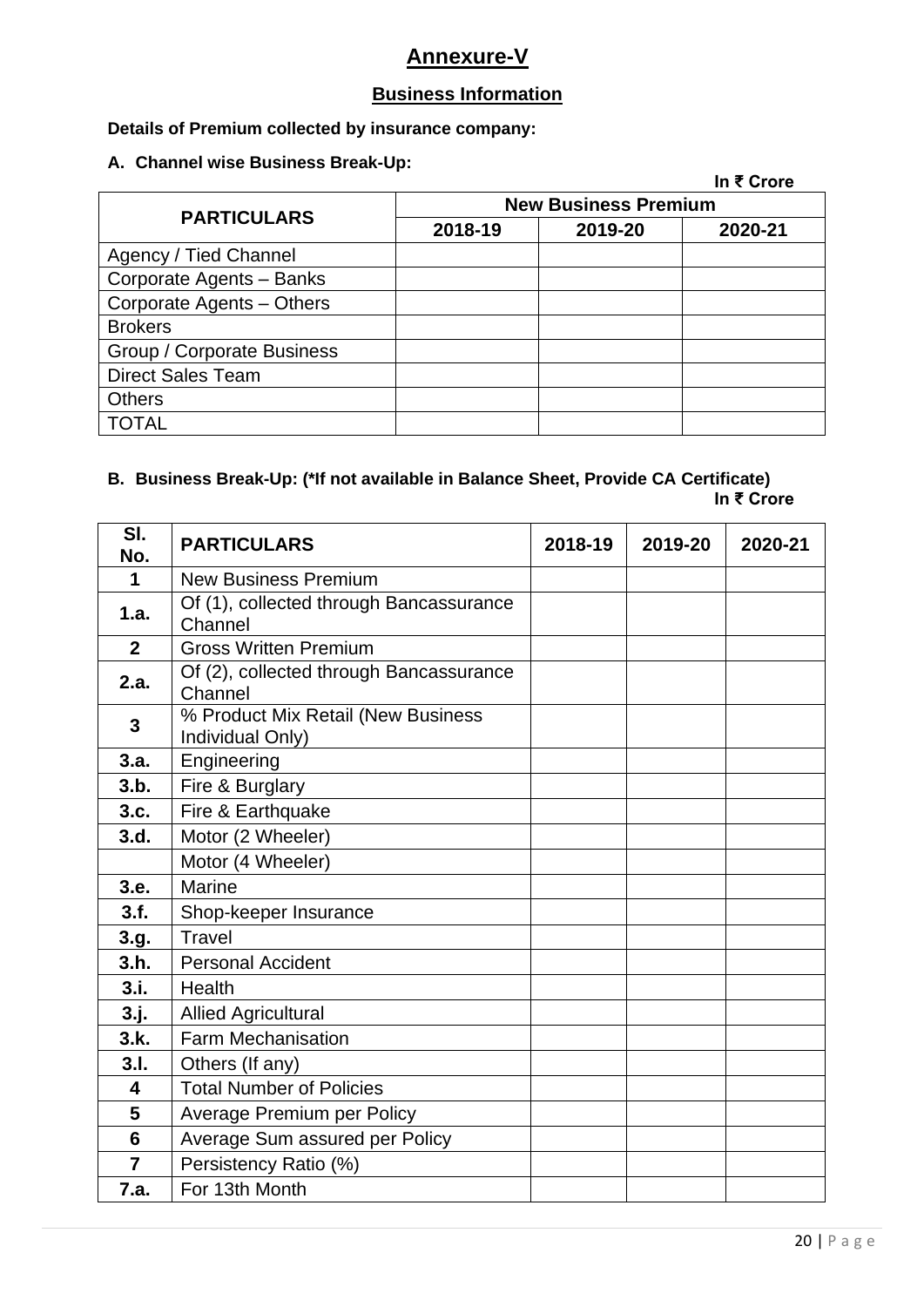# **Annexure-VI**

| <b>IRDAI PENALTY</b>  |                          |                           |  |
|-----------------------|--------------------------|---------------------------|--|
| <b>Financial Year</b> | <b>Amount of Penalty</b> | <b>Reason for Penalty</b> |  |
| 2020-21               |                          |                           |  |
| 2019-20               |                          |                           |  |
| 2018-19               |                          |                           |  |
| 2017-18               |                          |                           |  |
| 2016-17               |                          |                           |  |

| <b>IRDAI WARNING</b>  |                           |  |  |
|-----------------------|---------------------------|--|--|
| <b>Financial Year</b> | <b>Reason For Warning</b> |  |  |
| 2020-21               |                           |  |  |
| 2019-20               |                           |  |  |
| 2018-19               |                           |  |  |
| 2017-18               |                           |  |  |
| 2016-17               |                           |  |  |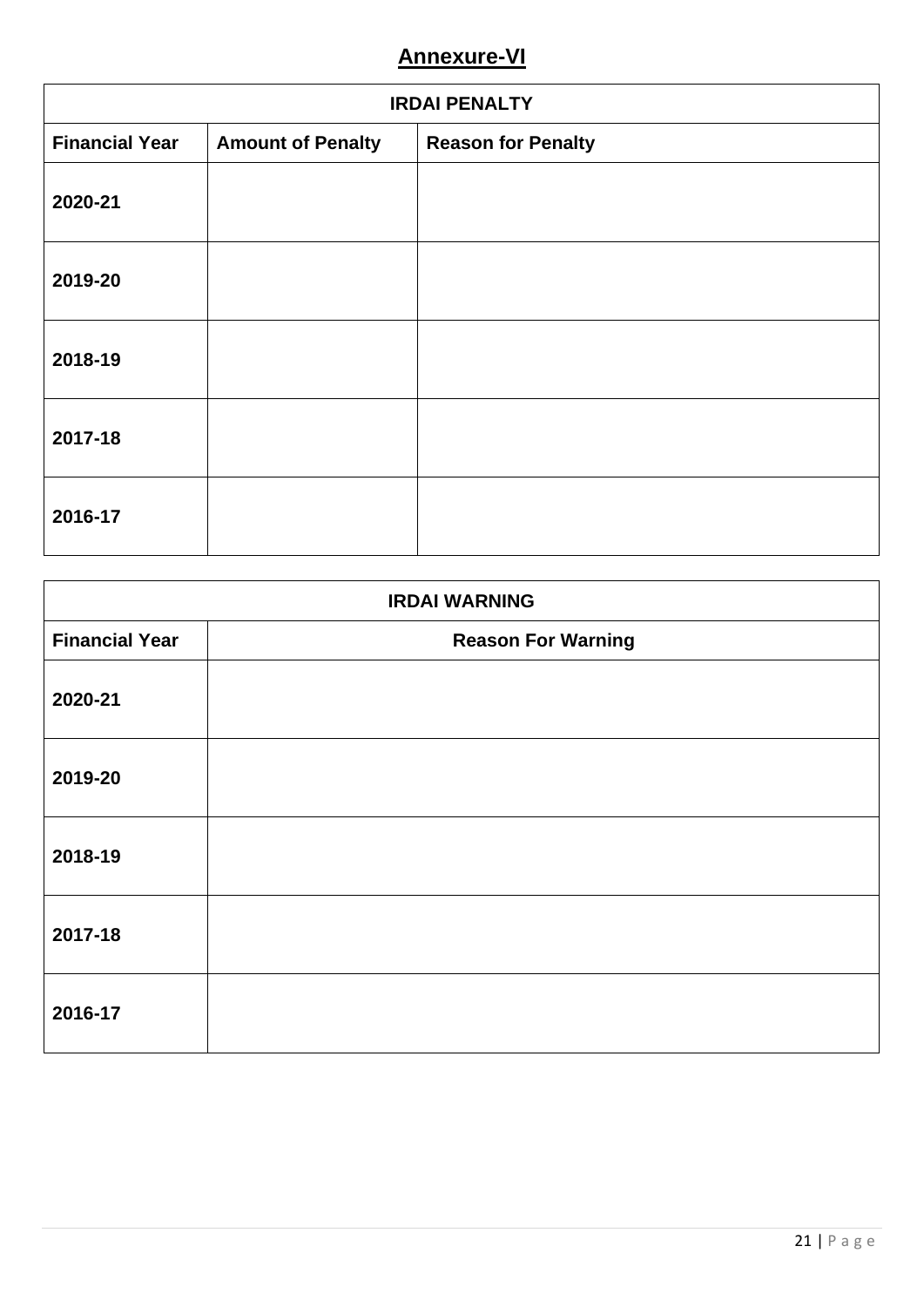# **Annexure-VII**

## **Claim Settlement**

| INDIVIDUAL CLAIMS STATUS (NUMBER OF POLICIES) |         |         |         |  |
|-----------------------------------------------|---------|---------|---------|--|
| <b>Particulars</b>                            | 2018-19 | 2019-20 | 2020-21 |  |
| Claims pending at start of year (A)           |         |         |         |  |
| Claims intimated / booked (B)                 |         |         |         |  |
| Total Claims (C=A+B)                          |         |         |         |  |
| Claims paid (D)                               |         |         |         |  |
| Claims repudiated (E)                         |         |         |         |  |
| Claims Written Back (F)                       |         |         |         |  |
| Claims pending at end of year (G=C-D-E-F)     |         |         |         |  |

| INDIVIDUAL CLAIMS STATUS (AMOUNT OF CLAIMS- ₹ IN CRORE) |         |         |         |  |  |
|---------------------------------------------------------|---------|---------|---------|--|--|
| <b>Particulars</b>                                      | 2018-19 | 2019-20 | 2020-21 |  |  |
| Claims pending at start of year (A)                     |         |         |         |  |  |
| Claims intimated / booked (B)                           |         |         |         |  |  |
| Total Claims (C=A+B)                                    |         |         |         |  |  |
| Claims paid (D)                                         |         |         |         |  |  |
| Claims repudiated (E)                                   |         |         |         |  |  |
| Claims Written Back (F)                                 |         |         |         |  |  |
| Claims pending at end of year (G=C-D-E-F)               |         |         |         |  |  |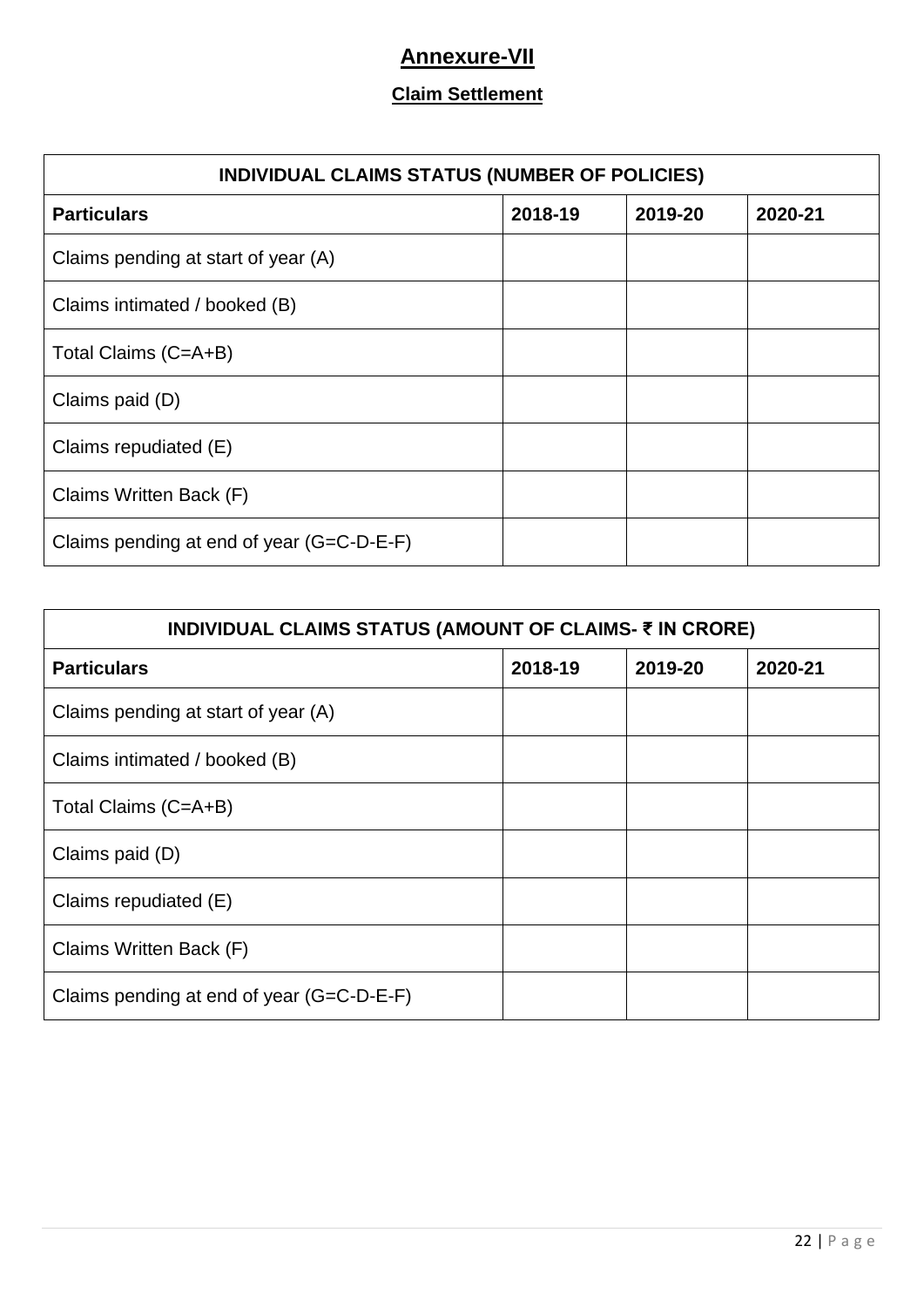| <b>GROUP CLAIMS STATUS (NUMBER OF CLAIMS)</b> |         |         |         |  |
|-----------------------------------------------|---------|---------|---------|--|
| <b>Particulars</b>                            | 2018-19 | 2019-20 | 2020-21 |  |
| Claims pending at start of year (A)           |         |         |         |  |
| Claims intimated / booked (B)                 |         |         |         |  |
| Total Claims (C=A+B)                          |         |         |         |  |
| Claims paid (D)                               |         |         |         |  |
| Claims repudiated (E)                         |         |         |         |  |
| Claims Written Back (F)                       |         |         |         |  |
| Claims pending at end of year (G=C-D-E-F)     |         |         |         |  |

| GROUP CLAIMS STATUS (AMOUNT OF CLAIMS- ₹ IN CRORE) |         |         |         |  |  |
|----------------------------------------------------|---------|---------|---------|--|--|
| <b>Particulars</b>                                 | 2018-19 | 2019-20 | 2020-21 |  |  |
| Claims pending at start of year (A)                |         |         |         |  |  |
| Claims intimated / booked (B)                      |         |         |         |  |  |
| Total Claims (C=A+B)                               |         |         |         |  |  |
| Claims paid (D)                                    |         |         |         |  |  |
| Claims repudiated (E)                              |         |         |         |  |  |
| Claims Written Back (F)                            |         |         |         |  |  |
| Claims pending at end of year (G=C-D-E-F)          |         |         |         |  |  |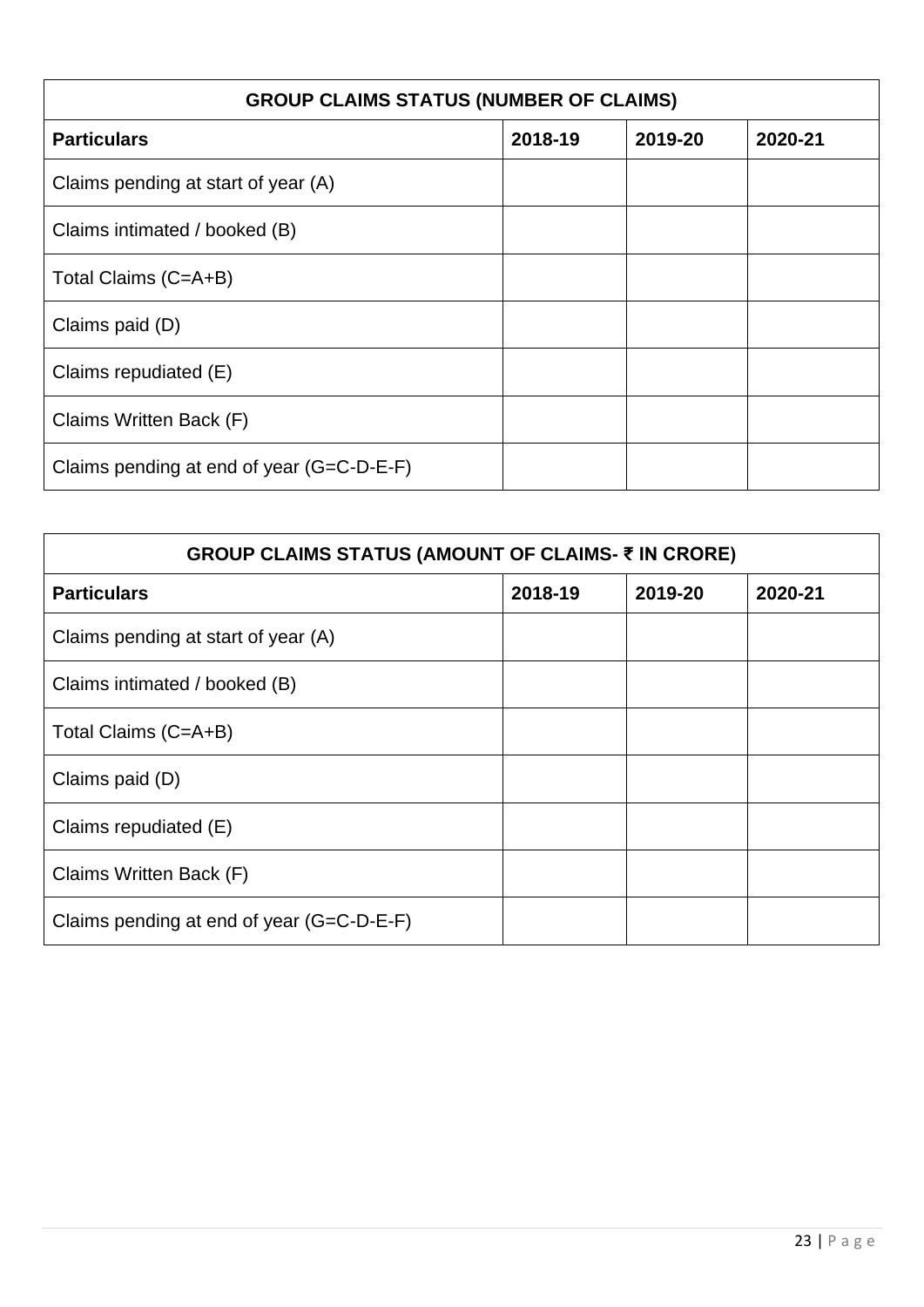## **Annexure-VIII**

## **Grievance Redressal**

| <b>Particulars</b>                                       | 2018-19 | 2019-20 | 2020-21 |
|----------------------------------------------------------|---------|---------|---------|
| Opening Balance of Grievances c/f (A)                    |         |         |         |
| Grievances reported during the Year (B)                  |         |         |         |
| No. of grievances resolved during the year (C)           |         |         |         |
| No. of grievances pending at the end of the year (A+B-C) |         |         |         |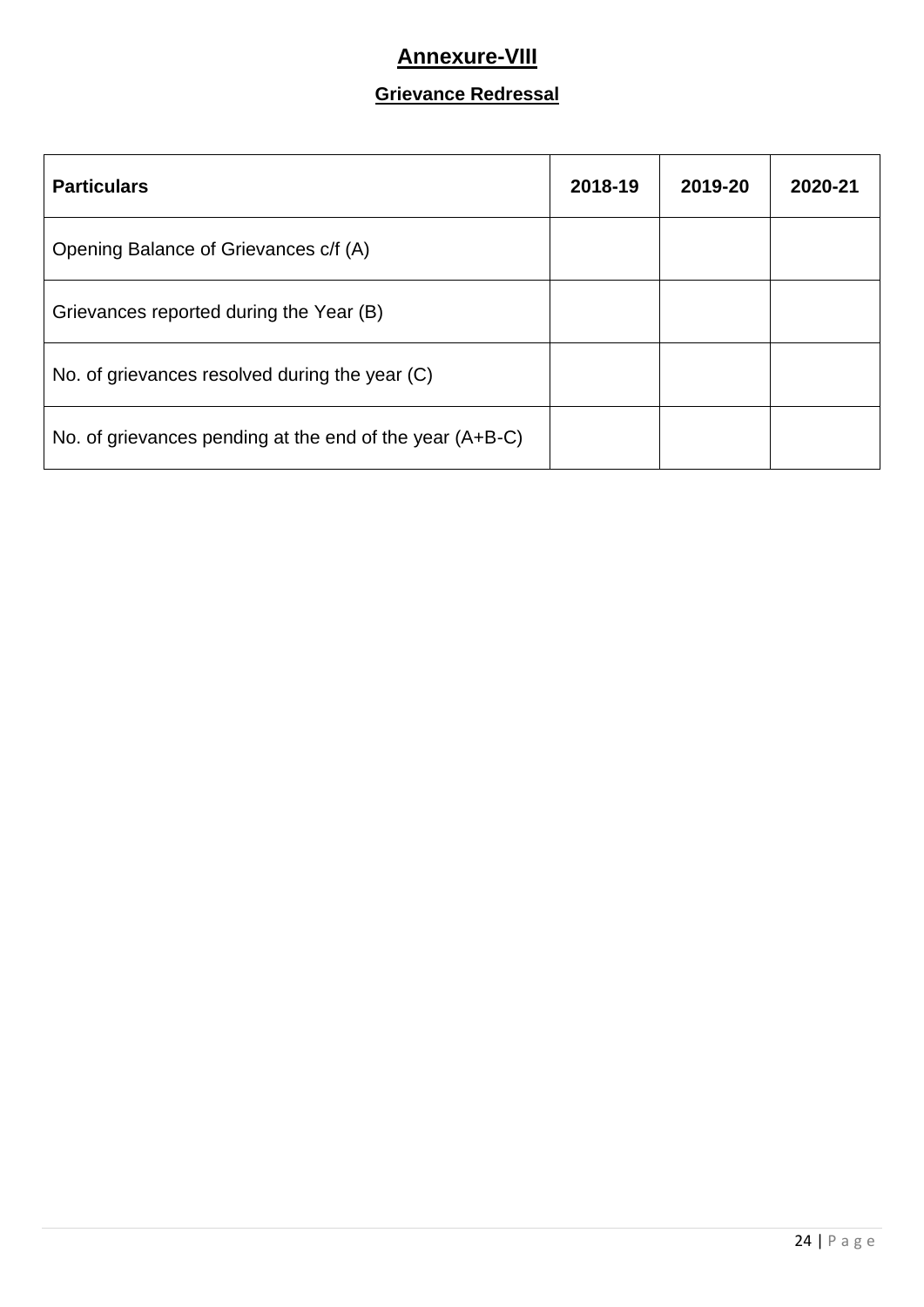# **Annexure-IX**

## **BANCASSURANCE EXPERIENCE**

| List of Banks / RRB / NBFC's acting as Corporate Agent for the organization<br>as on 31 March 2021 |                                                                                                                        |  |  |  |
|----------------------------------------------------------------------------------------------------|------------------------------------------------------------------------------------------------------------------------|--|--|--|
| SI No.                                                                                             | <b>Date of License</b><br><b>Nature of Organization</b><br>Name of the Corporate Agent<br>(Bank/RRB/NBFC)<br>(mm/yyyy) |  |  |  |
|                                                                                                    |                                                                                                                        |  |  |  |
|                                                                                                    |                                                                                                                        |  |  |  |
|                                                                                                    |                                                                                                                        |  |  |  |
|                                                                                                    |                                                                                                                        |  |  |  |
|                                                                                                    |                                                                                                                        |  |  |  |

| List of Banks / RRB / NBFC's who have terminated / not renewed Corporate Agency license<br>with the bidder ever since inception |                             |                                                       |                                                |
|---------------------------------------------------------------------------------------------------------------------------------|-----------------------------|-------------------------------------------------------|------------------------------------------------|
| SI No.                                                                                                                          | Name of the Corporate Agent | <b>Period of Relationship</b><br>(mm/yyyy to mm/yyyy) | <b>Reason for Non-Renewal</b><br>/ Termination |
|                                                                                                                                 |                             |                                                       |                                                |
|                                                                                                                                 |                             |                                                       |                                                |
|                                                                                                                                 |                             |                                                       |                                                |
|                                                                                                                                 |                             |                                                       |                                                |
|                                                                                                                                 |                             |                                                       |                                                |

| List of Banks / RRB / NBFC's having a Master Policy from the Insurer as on 31 March 2021 |                                           |                                                             |                     |
|------------------------------------------------------------------------------------------|-------------------------------------------|-------------------------------------------------------------|---------------------|
| SI No.                                                                                   | Name of the Bank or RRB or<br><b>NBFC</b> | <b>Date of Commencement</b><br>of Relationship<br>(mm/yyyy) | Name of the Product |
|                                                                                          |                                           |                                                             |                     |
|                                                                                          |                                           |                                                             |                     |
|                                                                                          |                                           |                                                             |                     |
|                                                                                          |                                           |                                                             |                     |
|                                                                                          |                                           |                                                             |                     |

**\*Satisfaction Certificate from Beneficiary Company/companies required**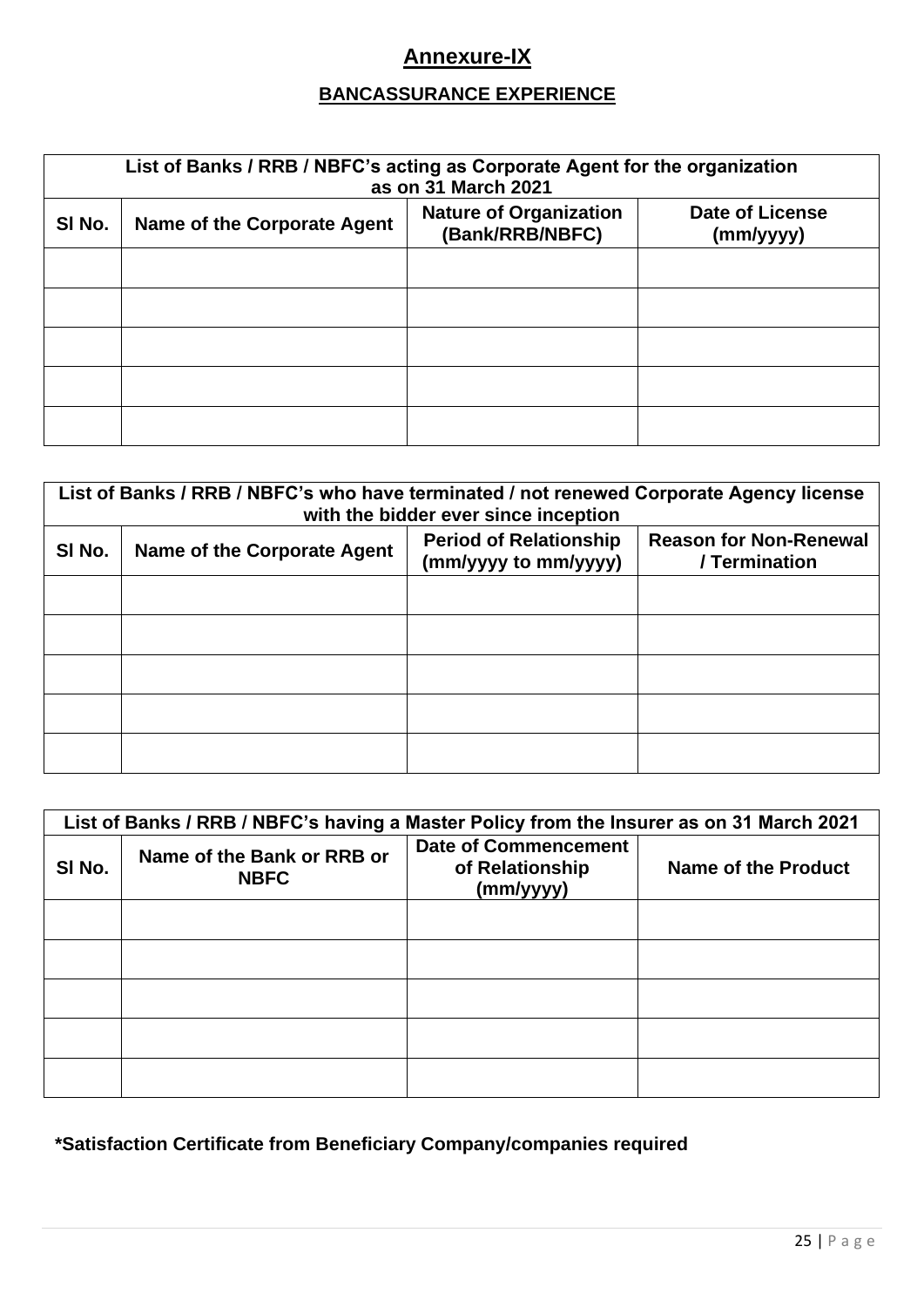# **Annexure-X**

## **MANPOWER SUPPORT TO RRB**

| Manpower Support details for RRB acting as Corporate Agent for the organization<br>as on 31 March 2021 |                 |                        |                          |
|--------------------------------------------------------------------------------------------------------|-----------------|------------------------|--------------------------|
| SI No.                                                                                                 | Name of the RRB | <b>No. of Branches</b> | <b>Manpower Allotted</b> |
|                                                                                                        |                 |                        |                          |
|                                                                                                        |                 |                        |                          |
|                                                                                                        |                 |                        |                          |
|                                                                                                        |                 |                        |                          |
|                                                                                                        |                 |                        |                          |

**\*Certificate from Beneficiary Company required**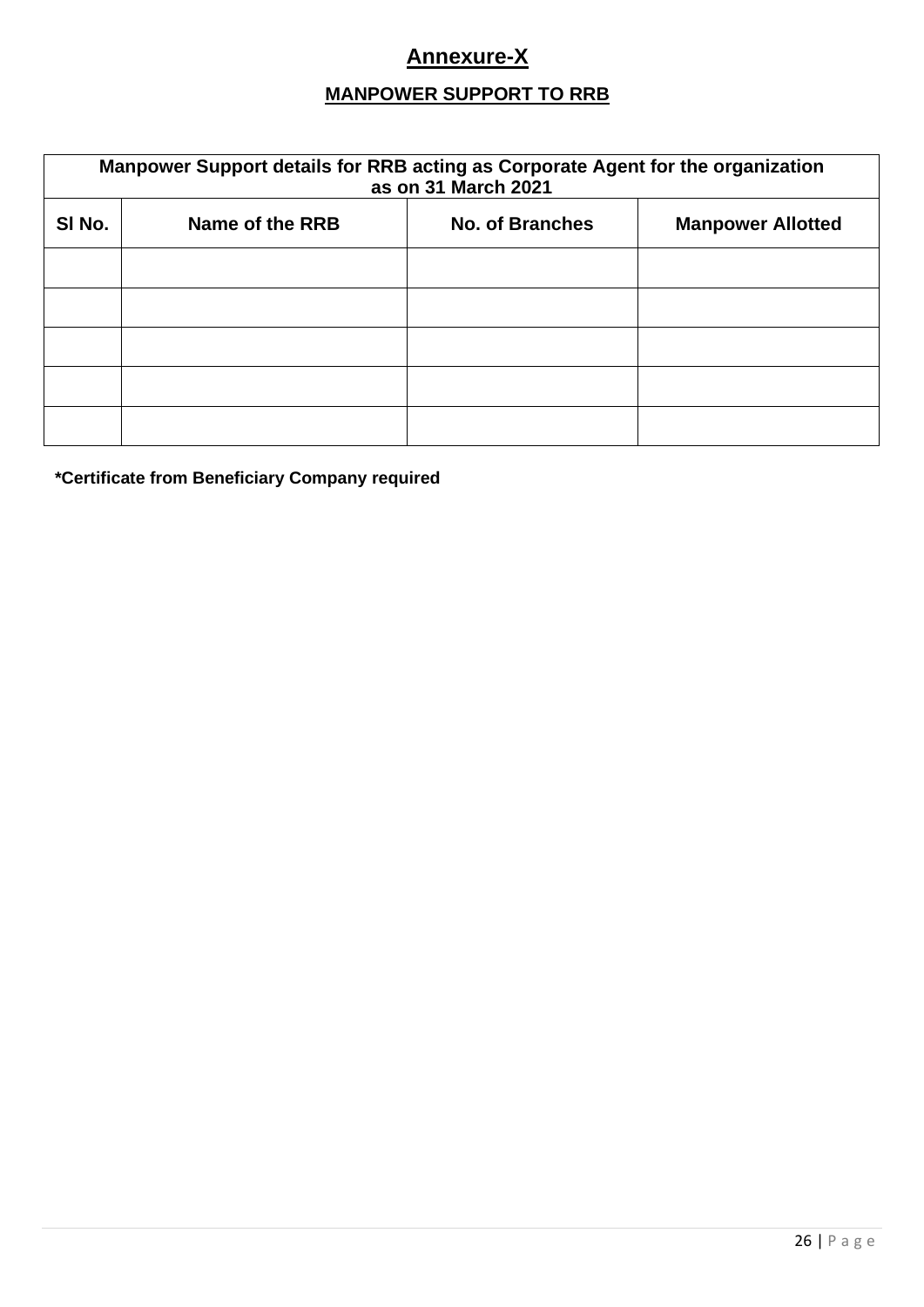## **Annexure-XI**

## **Support Services to be provided**

Provide details regarding the support that your organization will provide to the Bank in each of the areas as mentioned below:

(Enclose separate sheet mentioning the support system to be provided)

| SI.<br>No.     | <b>Support Item</b>                                                                                                                                                              | <b>Strategy / Road Map</b> |
|----------------|----------------------------------------------------------------------------------------------------------------------------------------------------------------------------------|----------------------------|
| 1              | Manpower<br>a) No. of Bank's Branches to<br>be allocated to one Sales<br><b>Officer of Insurance Company</b><br>b) Details of Regional/ Central<br>support team                  |                            |
| 2              | Roadmap for Training &<br><b>Licensing of Specified</b><br>Persons(SPs)<br>a) No. of SPs to be licensed in<br>first 6 Months<br>b) No. of SPs to be licensed in<br>next 6 Months |                            |
| 3              | Marketing                                                                                                                                                                        |                            |
| $\overline{4}$ | Operational & MIS- No. of<br>days in which MIS reports will<br>be available to Bank                                                                                              |                            |
| 5              | Claims<br>a) Process<br>b) TAT                                                                                                                                                   |                            |
| 6              | <b>Grievance Redressal</b><br>a) Process<br>b) TAT                                                                                                                               |                            |
| $\overline{7}$ | Technology                                                                                                                                                                       |                            |
| 8              | Any Other Support (Please<br>specify)                                                                                                                                            |                            |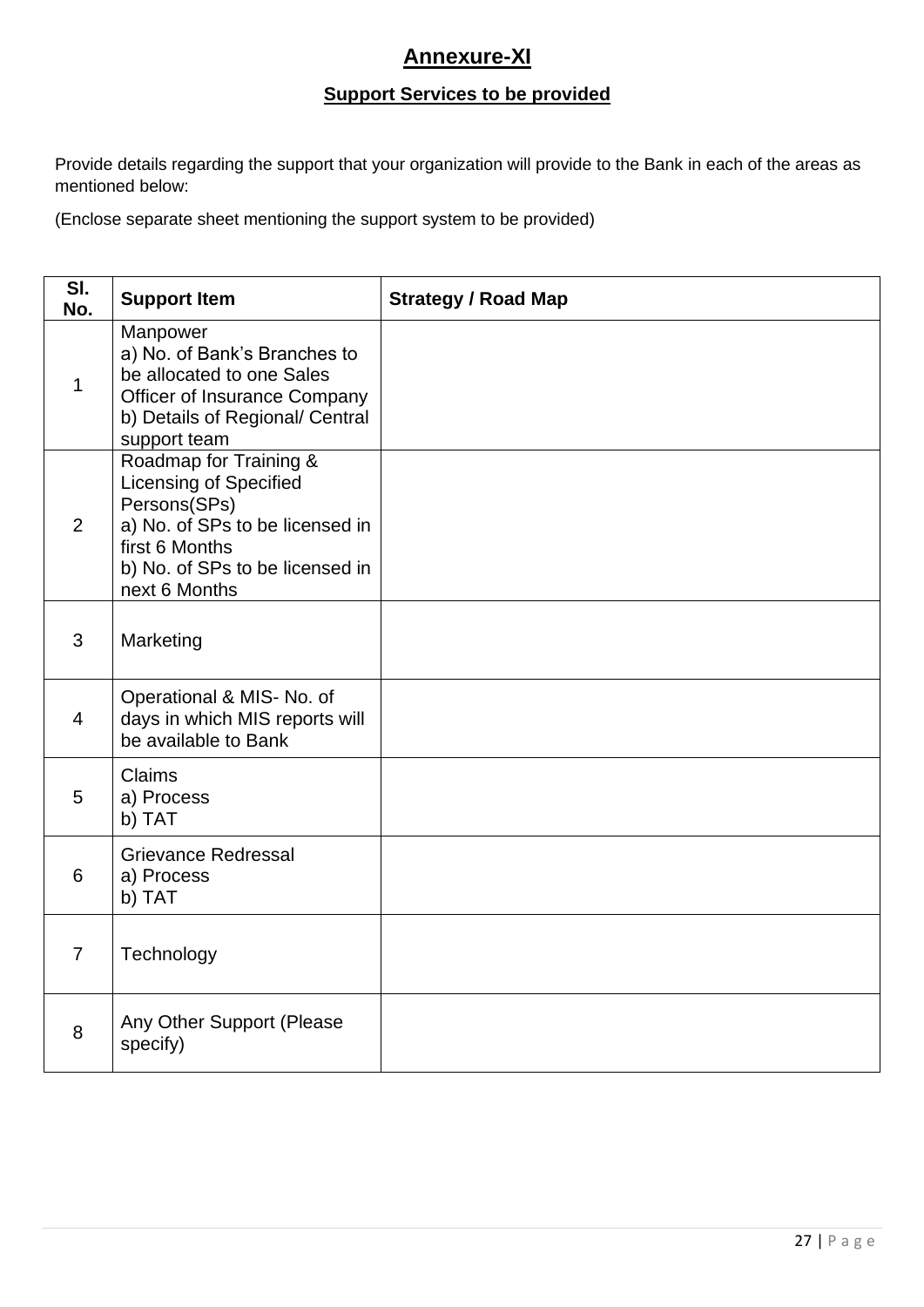# **Annexure-XII DECLARATION CERTIFICATE**

I / We do hereby declare that there is no case pending with the Police / Court / IRDAI / SEBI / Regulatory authorities against the proprietor / firm / partner / employee.

Also I / We have not been suspended / delisted / blacklisted by any other Govt. Ministry / Department / Public Sector Undertaking / IRDAI / SEBI / Autonomous Body / Financial Institution / Court for corrupt and fraudulent practices in the past.

We certify that neither our company / firm nor any of the directors / partners are involved in any scam or disciplinary proceedings settled or pending adjudication.

We hereby undertake and confirm that we have understood the scope of work properly and shall carry out the work as mentioned in this RFP.

#### **Signature of the Authorised Signatory with Seal**

**Date:**

# **Annexure-XIII COMPLIANCE LETTER DECLARATION**

We hereby undertake and agree to abide by all the terms and conditions stipulated by BGVB in the RFP document.

We certify that the services proposed to be offered by us in response to the bid confirm to the technical specifications stipulated in the bid.

We certify that all the information furnished by us and all the supported documents attached are true and confirm to the technical specifications stipulated in the bid.

### **Signature of the Authorised Signatory with Seal**

**Date:**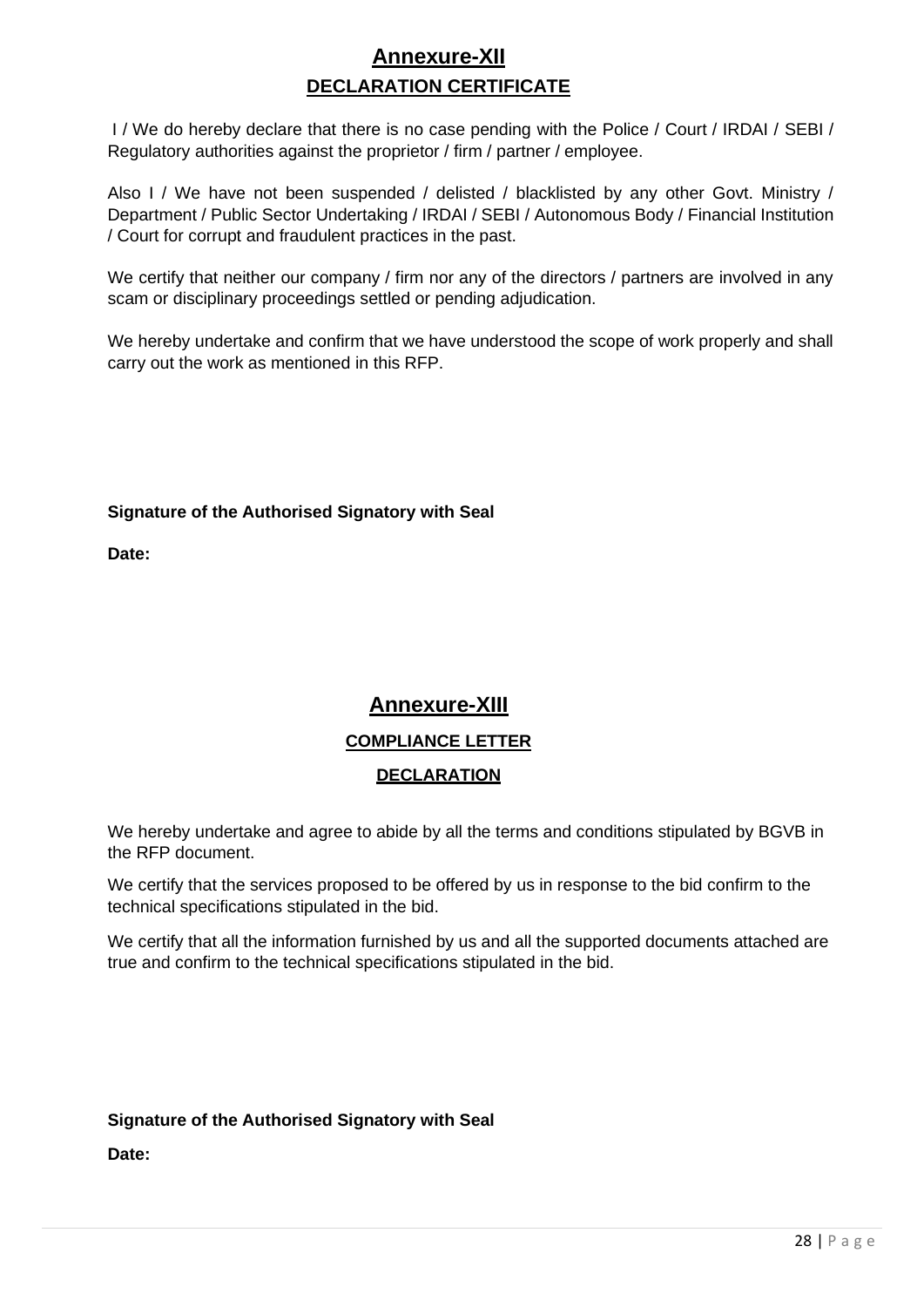## **Annexure-XIV**

### **Form of Board Resolution**

### **CERTIFIED TRUE COPY OF THE MEETING OF THE BOARD OF DIRECTORS OF [BIDDER] HELD ON [DD/MM/YYYY] AT [ ]**

"RESOLVED THAT, THAT, THAT, THAT, THAT, THAT, THAT, THAT, THAT, THAT, THAT, THAT, THAT, THAT, THAT, THAT, THAT, THAT, THAT, THAT, THAT, THAT, THAT, THAT, THAT, THAT, THAT, THAT, THAT, THAT, THAT, THAT, THAT, THAT, THAT, TH

Directors/Officers of [Bidder], whose specimen signatures appear below, be and are hereby jointly and severally authorized, to do all such acts, deeds and things as are necessary or required in connection with or incidental to submission of our Bid and finalization of our tie-up with the BANGIYA GRAMIN VIKASH BANK, in response to the Request For Proposal dated [DD/MM/YYYY] issued by the Bank, on behalf of the Company, including but not limited to signing and submitting all applications, Bids and other documents and writings, participating in Bidders' and other conferences and providing information / responses to the Bank, representing the Company in all matters before the Bank and Generally dealing with the Bank in all matters in connection with or relating to or arising out of our Bid and the Bid process and is authorized to negotiate and conclude the tie-up.

Specimen signature

-------------------------------

Name: Designation:

Specimen signature

-------------------------------

Name: Designation:

Certified true copy for and on behalf of [Bidder]

Signature of the Authorized Person with date Name of the Authorized Person Company rubber stamp/seal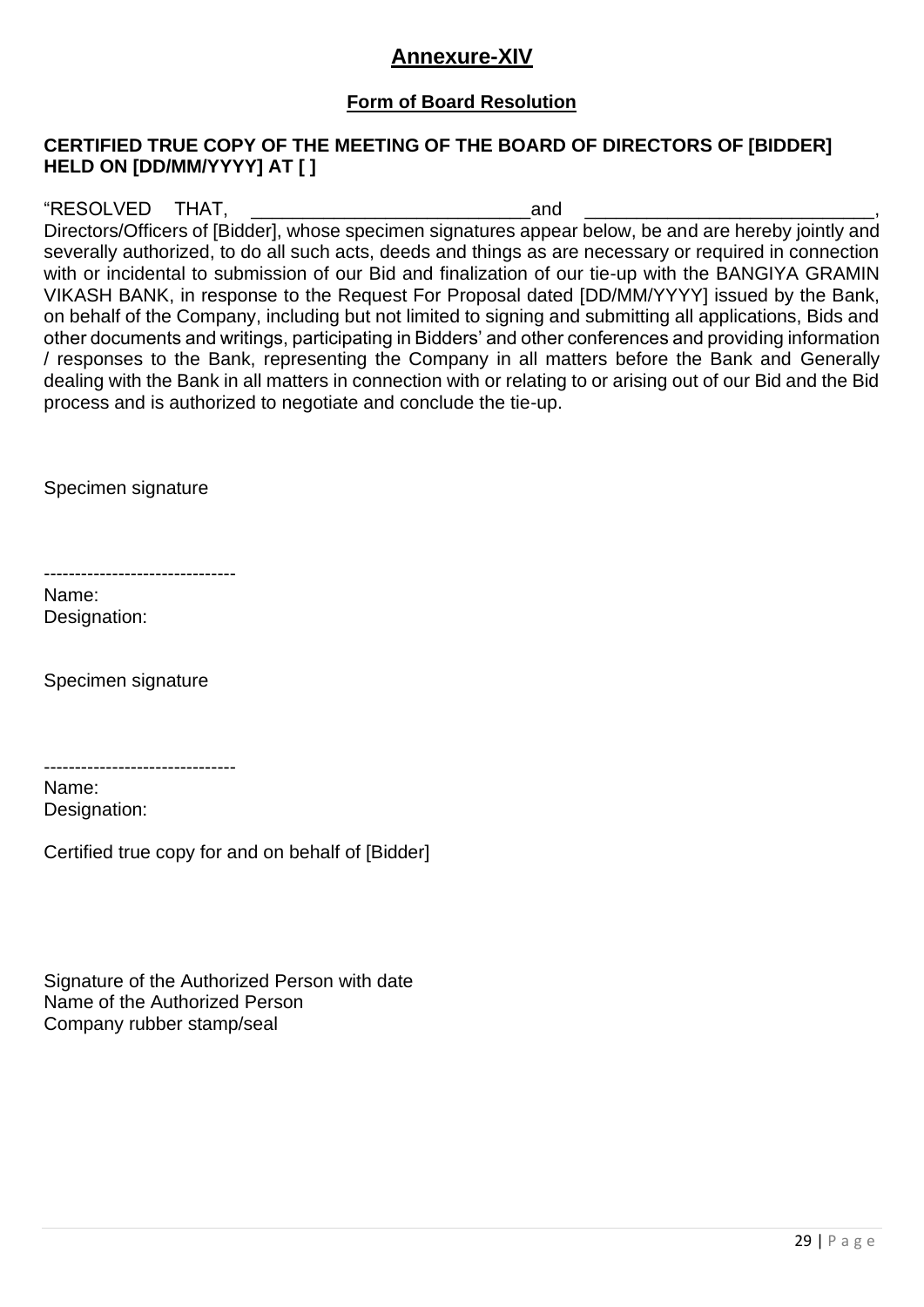# **Annexure-XV**

## **Presentation Highlights**

| SI. No.        | <b>Particulars</b>                                                                                                                                               |  |
|----------------|------------------------------------------------------------------------------------------------------------------------------------------------------------------|--|
| 1              | Business & Revenue Projections for Bank and Strategies for achievement of the<br>same (New Business & Renewal)                                                   |  |
| a              | <b>Dedicated Bancassurance Vertical</b>                                                                                                                          |  |
| $\mathsf b$    | Business & Revenue Projections for the Bank                                                                                                                      |  |
| $\mathbf C$    | Strategies for mobilisation of New Business                                                                                                                      |  |
| d              | <b>Strategies for Renewal Business</b>                                                                                                                           |  |
| $\overline{2}$ | Support System to be provided to the Bank in terms of Manpower, Sales, MIS,<br>Servicing and deployment of technology for simplification of issuance of Policies |  |
| a              | Manpower, Lead generation & Marketing Support                                                                                                                    |  |
| b              | Timely MIS on business mobilisation & Commission earned                                                                                                          |  |
| C              | Customized products, IT integration, Digital capabilities - Policy issuance, Verification,<br>Servicing, TAT                                                     |  |
| d              | Training Support planning for Branch Level functionaries                                                                                                         |  |
| e              | Dedicated portal for servicing & Post sales operational Support planning                                                                                         |  |
| $\mathsf{f}$   | Customized Mobile App for Branch Officials for MIS / Policy Tracking / Servicing Status.                                                                         |  |
| 3              | Claim Settlement and Compliance related Support to be Provided to the Bank,<br>product strategy including development of new tailor made products for our Bank   |  |
| a              | Simplified Claim Settlement Process, TAT                                                                                                                         |  |
| b              | Compliance related Support: Periodic IRDAI returns, IRDAI Audit, Creation of Specified<br>Persons (SPs) for Bank                                                 |  |
| $\mathbf C$    | Customized products for Assets and Liabilities Portfolio of our Bank                                                                                             |  |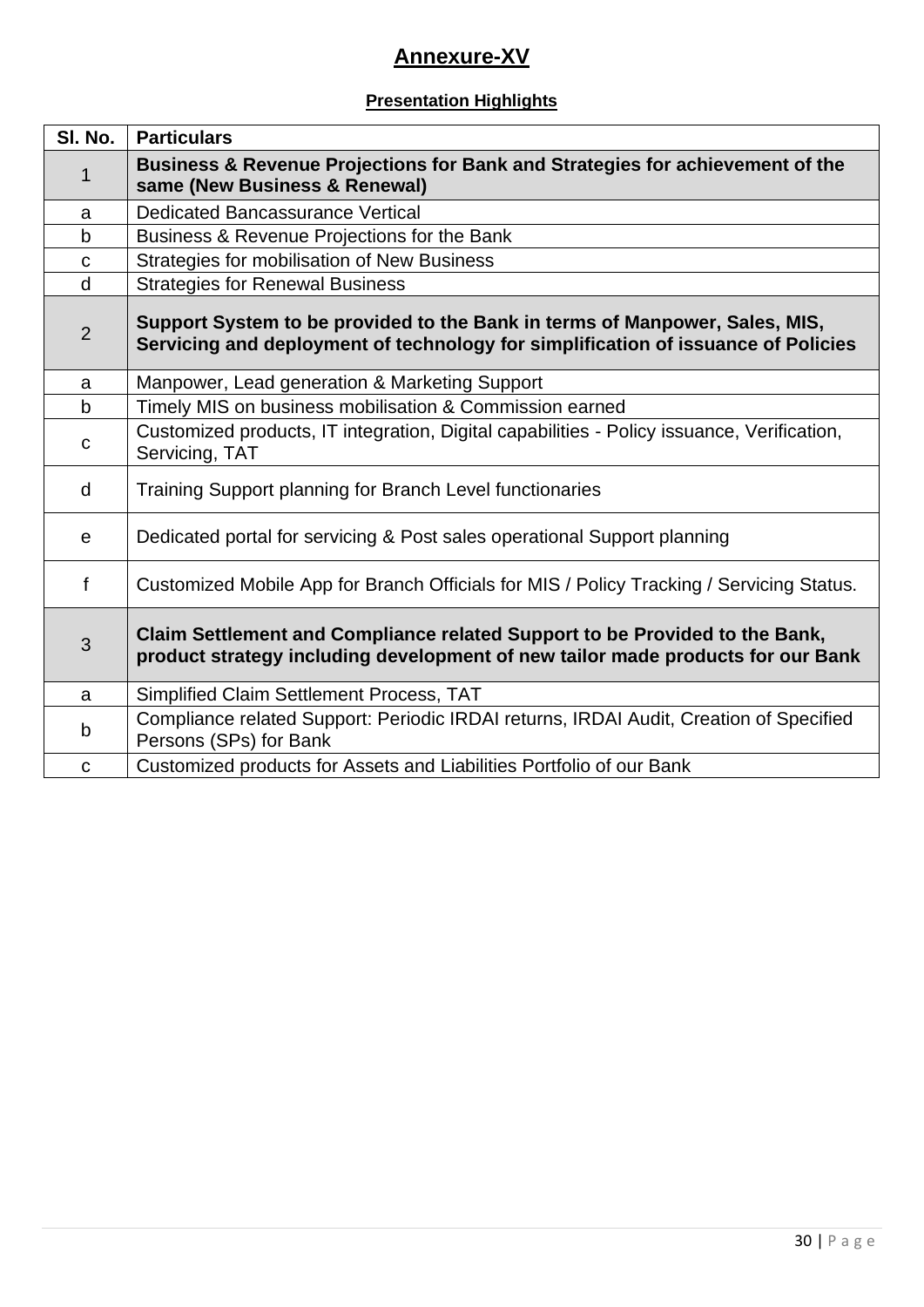# DISCLAIMER

- 1. Bangiya Gramin Vikash Bank, P&D Department, Head Office, has prepared this document to give background information on the project to the interested parties. While Bangiya Gramin Vikash Bank has taken due care in the preparation of the information contained herein and believe it to be accurate, neither Bangiya Gramin Vikash Bank, nor any of its authorities or agencies nor any of their respective officers, employees, agents or advisors give any warranty or make any representations, express or implied as to the completeness or accuracy of the information contained in this document or any information which may be provided in association with it.
- 2. The information is not intended to be exhaustive. Interested parties are required to make their own inquiries and respondents will be required to confirm in writing that they have done so and they do not rely only on the information provided by BGVB in submitting the quotation. The information is provided on the basis that it is non– binding on Bangiya Gramin Vikash Bank or any of its respective officers, employees, agents or advisors.
- 3. Bangiya Gramin Vikash Bank reserves the right not to proceed with the project or to change the configuration of the Project, to alter the time table reflected in this document or to change the process or procedure to be applied. It also reserves the right to decline to discuss the matter further with any party expressing interest.